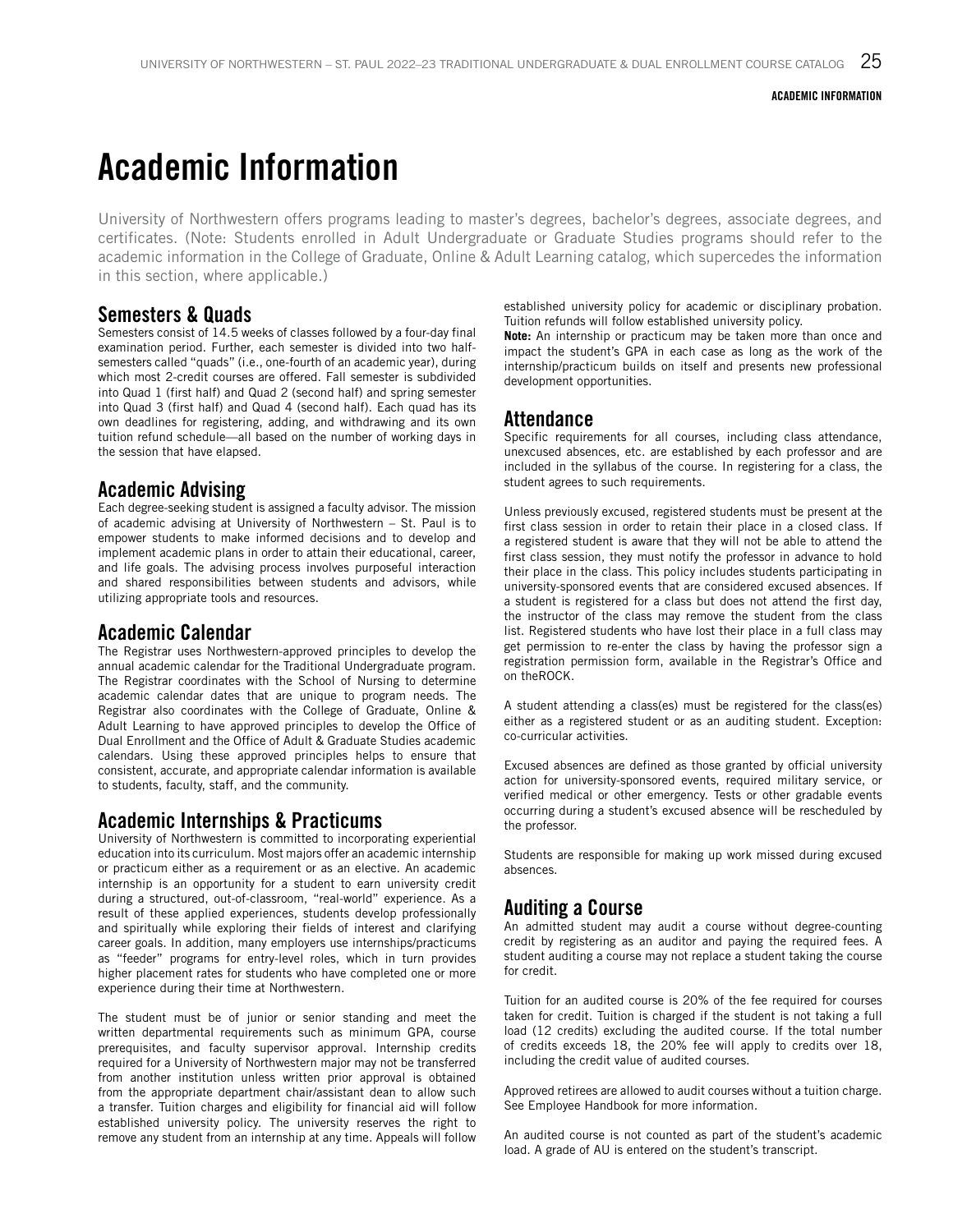A student auditing a course is not required to complete written assignments or take examinations. Extent and type of participation in the class is at the discretion of the professor.

Auditing is not permitted in physical education activity courses, theatre or dance technique courses, music performance courses, education courses numbered 3000 or above, courses offered in partnership with external organizations, or other courses so indicated in the course schedule at the discretion of the professor and with the approval of the department chair/assistant dean.

A student who is registered for a course and would like to change to an audit registration may do so only up through the posted Last Day to Add deadline, which also coincides with the Last Day to Drop without Transcript Notation deadline.

At no future time may a student request or receive credit for the audited course by any other means than by officially registering for the course for degree-counting credit by the Last Day to Add and doing the required work.

#### Catalogs

Across all Northwestern venues, the Registrar coordinates with academic administrators, deans, department chairs, program managers/directors, and offices such as Admissions, Financial Aid, Student Life, Student Accounts, etc. that contribute to the production of University of Northwestern catalogs. This team effort helps to ensure that consistent, accurate, and appropriate catalog information is available to students, faculty, staff, and the community.

#### Classification of Students

A student's class standing is determined according to the following scale of credits completed:

| Senior 90+ credits |  |
|--------------------|--|

According to policy, class standing for incoming transfer students is based on the number of "transferable" credits accumulated, i.e., total credits in degree-counting courses completed for credit and with grades of C- or higher at all colleges and universities previously attended. Transferable credits are the basis for administering the proportional core curriculum requirement.

### Course Load/Overload

The normal academic load is 15–16 credits per semester. The minimum full-time academic load is 12 credits per semester. Courses meet for approximately 700 minutes per credit.

For each hour spent in the classroom, the student should expect to spend two hours in study and preparation of course assignments. This means that a student taking 15 credits will have approximately a 45 hour study week, including class hours.

Registration for more than 18 credits per semester constitutes a course overload.

#### A cumulative grade point average of

3.00 or higher is necessary to carry 19 credits 3.25 to carry 20 credits 3.50 to carry 21 or more credits.

For new incoming students who have previous college grade point average (GPA), the combined GPA in all previous coursework is the basis for approval or disapproval. New incoming students with no previous college GPA are not permitted to take an overload during their first semester of enrollment.

First-semester freshmen who are Eagle Scholars may register for an overload of up to a total of 20 credits for spring semester of their freshman year before their grade point average has been recorded from their first semester at Northwestern.

Overload restrictions on first semester transfer students are based on the cumulative GPA from the previously attended institution.

Students may petition the Academic Policies Exceptions Committee for approval of exceptions to the course overload rules.

#### Credit Hour

A credit/semester hour is an amount of work represented by specific learning outcomes and is verified by evidence of student achievement that is an established institutional policy that reasonably approximates not less than

- 1. one hour (not fewer than 50 minutes) of in-class or direct faculty instruction and a minimum of two hours of out-of-class student work each week for approximately fifteen weeks for one semester hour of credit. This accounts for approximately 700 minutes of in-class or direct faculty instruction and a minimum of 1,400 minutes of out-of-class student work for a total of approximately 2,100 minutes for one semester hour of credit; or the equivalent amount of work over a different amount of time; or
- 2. at least an equivalent amount of work as required in paragraph (1) of this definition for other activities as established by Northwestern, including laboratory work, internships, practica, studio work, and other academic work leading to the award of credit hours.

### Diplomas

Diplomas are issued to students if the student has fulfilled all degree requirements and his/her student account balance has been paid in full, including the graduation fee charged to the student's account the last term the student registers.

If a graduate's diploma becomes lost or damaged, he/she may request a replacement diploma from and pay a replacement fee to the Registrar's Office.

Graduating students of Northwestern have the option to select their legal, maiden, or a preferred name to be listed in the Northwestern student information system. This is the name that will be used for diploma purposes. No prefix or suffix relating to a title or credential is allowed to be printed on the diploma (e.g., Mr., Mrs., Miss, Dr., DMD, Esq., etc.). When requesting a new diploma after graduation due to a name change, a completed Name Change Request form must be submitted by the student, along with appropriate documentation and applicable fees, before a new diploma will be issued.

### Directed Studies

Directed study courses are primarily designed to provide additional study opportunities related to the major. Depending upon the level of work needed (e.g. sophomore, junior, etc.), most course numbers for directed studies are 1815, 2815, etc. Course numbers are preceded by the appropriate subject prefix (e.g. ART4815). There is a processing fee. See fees on pages 15.

A maximum of 8 credits in directed study can be applied to major requirements; a maximum of 4 credits can be applied to Bible requirements (within the core curriculum), to a minor, or as electives; and a maximum of 1 credit per area can be applied to the remaining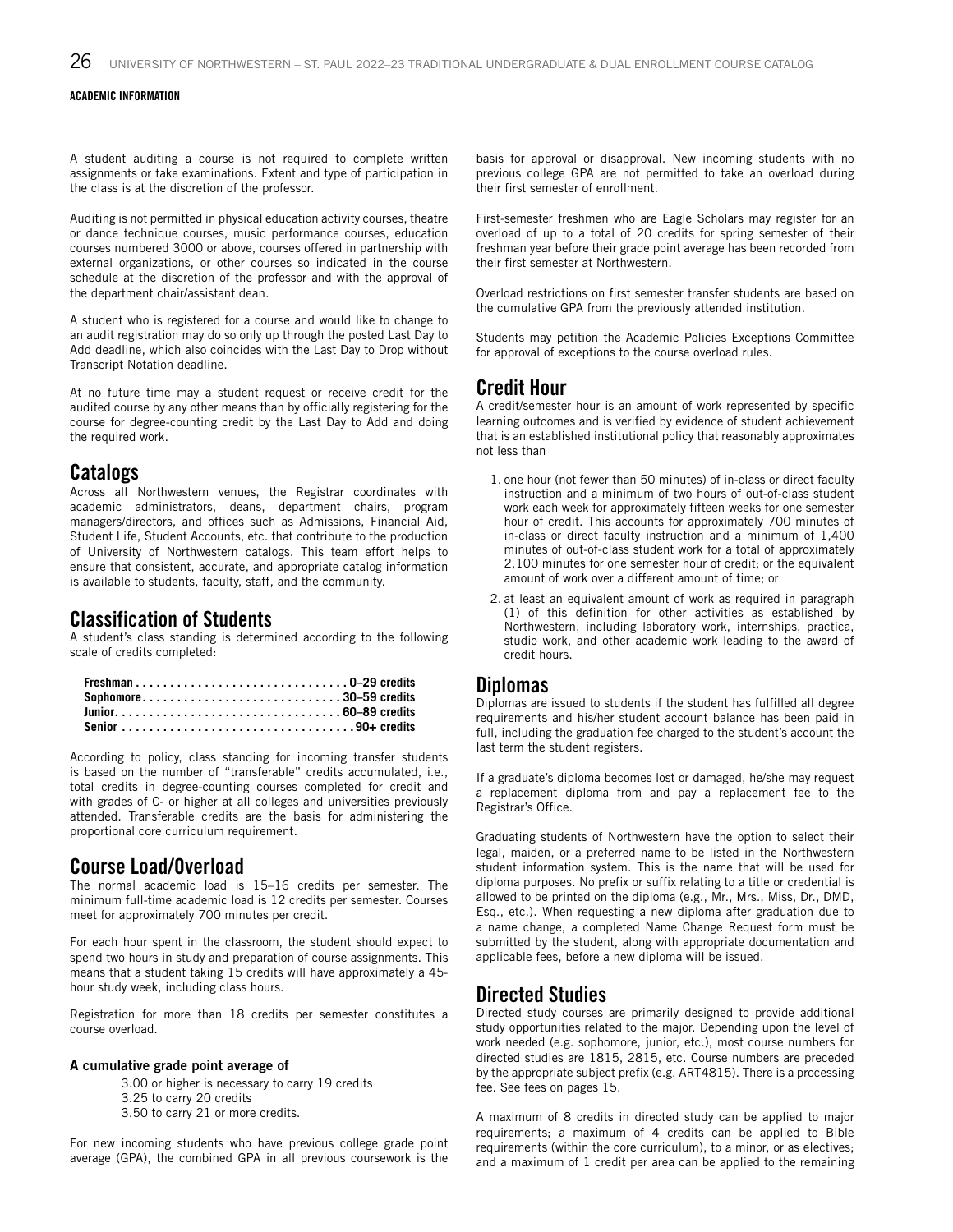core curriculum areas. **Note:** A directed study may be taken more than once and impact the student's GPA in each case as long as the content of the study is not the same.

To be eligible for a directed study, a student must submit a Directed Study form and have a cumulative GPA of 2.50 or higher. The student is to prepare a proposal outlining the project, including objectives, mode of operation, resources required, and plan for reporting data. The proposal must be approved by the department chair/assistant dean with jurisdiction over the course before the student can register for the directed study.

In cases where a student is requesting a directed study, there is a processing fee. See fees on pages 15.

### Final Examinations

TAKING FINAL EXAMINATIONS DURING THE REGULARLY SCHEDULED PERIOD IS CONSIDERED TO BE PART OF THE ACADEMIC RESPONSIBILITY ASSUMED BY THE STUDENT. (SEE PAGE 2 FOR DATES OF FINAL EXAMINATIONS AND STUDY DAY.)

If a student has three final examinations scheduled for one day or two finals scheduled at the same time, one of them may be rescheduled within the regular examination week. In case of verified medical emergency, death in the family, required military service, or participation in an approved university-sponsored event, a student will be allowed to reschedule final examinations within the regular examination week. After verifying the professor has been consulted by the student, the Registrar will reschedule the exam at an approved time through the Writing Center. If this is not possible, the student may be permitted to take an incomplete grade and make up the examination during the first two weeks of the following semester.

An unexcused absence from any final examination results in failure on that exam.

A student with exceptional circumstances may submit a petition (Final Examination Deferment form) to the Academic Policies Exceptions Committee to take the final examination at another time. In such a case, the student receives a failure (or zero) for the final examination. If the petition is approved, the student is allowed to complete the exam or alternative assessment through the Office of Academic Achievement before the end of the first two weeks of the next semester. If the petition is denied, the student's failure to take the final at the scheduled time would be considered an unexcused absence. Special arrangements must be made with the instructor if the student desires to take the exam during the summer.

### Graduation Honors – Undergraduate

Honors recognition is based on cumulative grade point average and University of Northwestern credits earned.

| Magna Cum Laude 3.75-3.89 |  |
|---------------------------|--|
| Cum Laude 3.65-3.74       |  |

Undergraduate students must have completed a minimum of 60 University of Northwestern credits to be eligible for graduation honors listed above. Undergraduate students with 30–59 Northwestern credits and a Northwestern cumulative grade point average of at least 3.90 are recognized as graduating "with distinction."

Final graduation honors listed on the diploma and the transcript depend on the cumulative GPA at the time of degree completion. This includes coursework taken in all academic programs of the university.

### Graduation Requirements

Graduate Studies students should refer to the College of Graduate, Online & Adult Learning student catalog for graduation requirements and policies.

An undergraduate student seeking a degree or certificate at University of Northwestern is responsible for adhering to the following policies:

- Matriculated students are required to meet the graduation requirements of the most recently published catalog at the time the chosen degree program is begun. These requirements will be in effect for a period of seven academic years beginning with the term of initial enrollment in the chosen degree program, whether or not enrollment is continuous.
- Students who do not complete all degree requirements within the seven academic year time frame must meet current requirements as described in the current catalog when continuing or in the most recently published catalog at the time the Re-enrollment form is submitted to the Registrar's Office. Students have the choice of meeting the core curriculum requirements of the current catalog or according to their original catalog.
- 3. Students who change their major(s) must meet all requirements for the new major(s) as described in the most recently published catalog at the time the Curriculum Change Request form, Change of Venue form, or Re-enrollment form is submitted to the Registrar's Office. Students in this situation have the choice of meeting the core curriculum requirements according to the catalog in effect at the time of the major change or according to their original catalog.
- University of Northwestern reserves the right to change the curriculum if mandated by an outside agency such as the Minnesota Professional Educators Licensing and Standards Board.
- 5. The cumulative grade point average must be at least 2.00 for all coursework taken in all University of Northwestern academic programs.
- 6. Academic programs must meet the following minimum credit requirements: bachelor's degrees, 125 credits; associate degrees, 60 credits; Bible certificate, 30 credits. The exact number of credits needed for degree completion is specified in the description of each academic program. A chart summarizing credit requirements appears on pages 48–49.
- Residency requirement: For a bachelor's degree or an associate degree, a minimum of 30 credits must be earned at Northwestern. For a Certificate in Bible, a minimum of 15 credits must be earned at Northwestern.
- Residency Requirement: A minimum of 50% of major and 50% of minor coursework must be completed from Northwestern. An exception is allowed for majors or minors requiring offcampus study transfer coursework; transfer credits earned at the required off-campus program/institution will not count toward the maximum 50% allowable transfer credits in the major/minor.
- 9. Courses in a major may not be counted as electives in a minor. The only courses jointly applicable to a major and a minor are those specifically required in both the major and the minor.
- 10. For all bachelor's degree programs, to be in compliance with the Minnesota Office of Higher Education, 40 credits must be in 3000- or 4000-level courses. A 1000- or 2000-level transfer course which has departmental approval to meet an upper-level requirement at Northwestern may be counted toward the 40-credit upper-level requirement.
- 11. Students who are pursuing a bachelor's degree and taking graduate-level courses of a concentration that is also offered as a graduate certificate will earn the concentration (or electives if not pursuing the related major).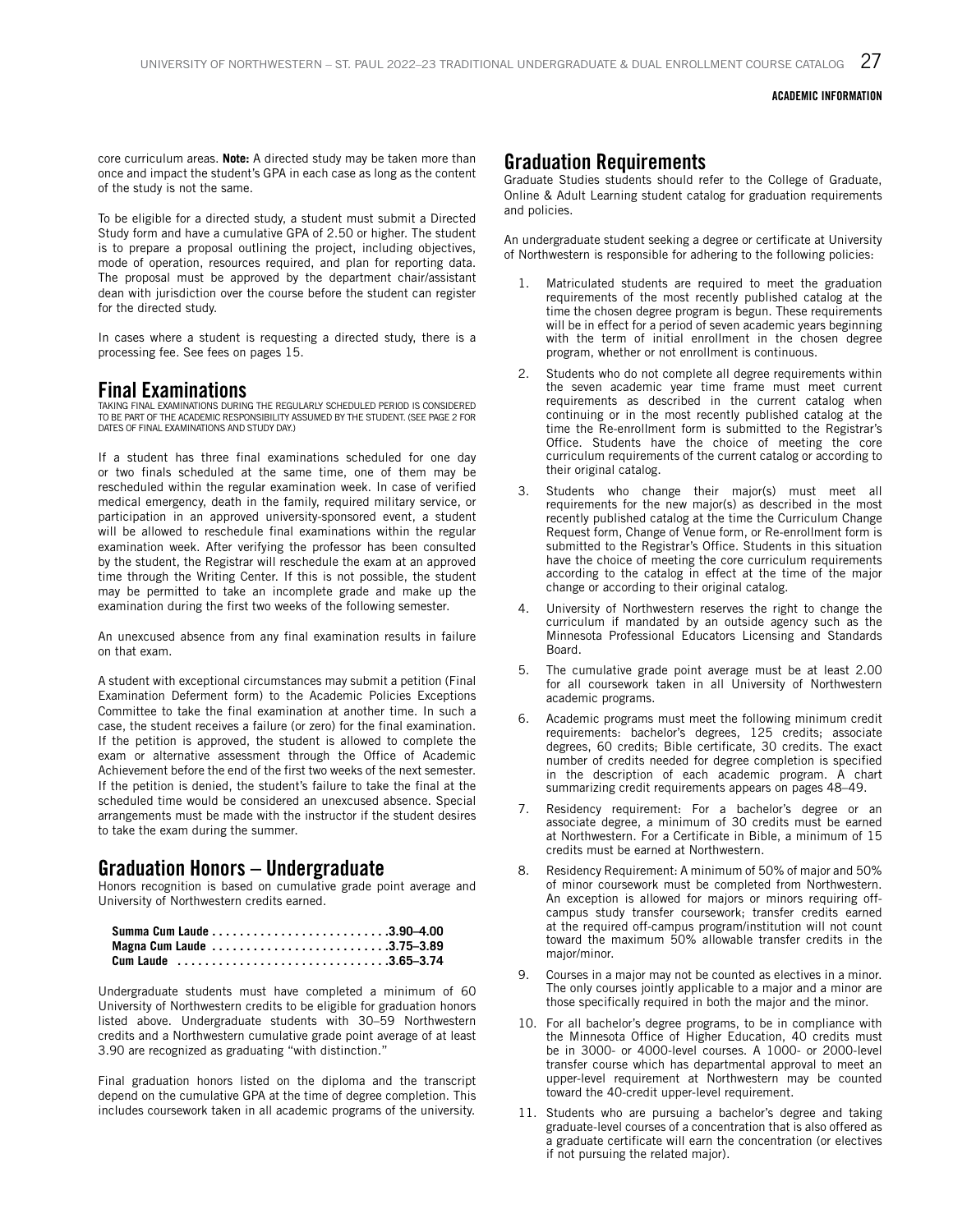- 12. To comply with Higher Learning Commission policy, a maximum of 50% of graduate degree credits, which includes graduate certificates, may be earned as an undergraduate student.
- 13. Students may participate in the May commencement ceremony only if all degree requirements are met or if it can be demonstrated that remaining credits have been registered for and may be completed no later than the beginning of the fall semester following commencement.
- 14. Students may participate in the December commencement ceremony only if all degree requirements are met by the end of fall semester.
- 15. The Registrar is authorized to make decisions on a studentby-student basis in consultation with appropriate faculty members and administrators. This includes situations in which students with exceptional circumstances request permission to take a small number of degree-completing course credits at another institution.
- 16. In order for degrees or certificates to be awarded, students must have submitted an application for graduation, passed all required courses, and successfully completed all degree or certificate requirements.

### Readmission

Former students who desire to be re-admitted must submit a Reenrollment form, meet all current admission requirements (including the submission of any outstanding transcripts), and fulfill any outstanding student account financial obligations. Note: The opportunity for re-enrollment is not guaranteed.

Re-enrolling students are allowed to complete their original degree program requirements within a period of seven years from when they first enrolled. For those unable to do so, they must meet the current requirements as described in the current catalog at the time the Reenrollment form is submitted to the Registrar's Office.

Students eligible for re-enrollment who were previously enrolled in programs that have since been discontinued or substantially revised may be required to comply with the current degree program requirements.

UNW staff will work with re-enrolling military service members, whose service obligations temporarily interrupted their educational plans, to determine best possible solutions.

Students who leave UNW under probationary status may be subject to the same probationary status upon returning to UNW. Students who leave under academic suspension are not eligible for re-enrollment for two consecutive semesters on campus.

See "Graduation Requirements" (page 27–28) for more information.

### Registration for Courses

New students must complete initial class registration by no later than the day before orientation for fall semester and the day of orientation for spring semester. Adding of or changing sections of a semester-long course is scheduled by the Registrar. Selecting courses and planning a schedule are the student's responsibility. The student should consult the catalog or curriculum chart for academic program requirements. The faculty advisor aids the student with program planning, gives counsel on academic or personal problems, gives clearance, and signs any documents related to course participation. If the advisor is not available, the respective department chair/assistant dean and Registrar are empowered to sign registration forms.

For the following category of courses, the adding of or changing sections of courses must be completed as indicated below:

- Semester-length courses: prior to the second week of classes (prior to the third week of classes if the student obtains the signature of the course instructor)
- Quad 1 and Quad 3 courses: prior to the fourth class day of the semester (prior to the seventh class day of the semester if they obtain the signature of the course instructor)
- Quad 2 and Quad 4 courses: prior to the fourth class day of Quad 2 and Quad 4 respectively (prior to the seventh class day of Quad 2 or Quad 4 if they obtain the signature of the course instructor)
- Courses of less than a half-semester in length: within a proportional length of time
- Summer session/term: as indicated in the summer school schedule

Co-curricular activities, directed studies, internships, missions experience, tutorials, and workshops may be added by the same date Quad 2 and Quad 4 courses may be added.

Students may elect to have their name placed on the waiting list (if available) for a class if the class is full. They should attend the first session of the class and following sessions if there appears to be a chance that vacancies may occur. Professors may participate in the selection of students from the waiting list if appropriate (e.g., selecting majors before non-majors, juniors and seniors before freshmen and sophomores, etc.)

Students who register during advance registration periods are scheduled registration times according to the following order:

- 1. Seniors or final-year associate degree students.\*
- 2. Juniors
- 3. Sophomores
- 4. Freshmen

\*Also includes pastoral ministry/M.Div. students in their third year, associate degree students in their second year, Eagle Scholars Honors students, and students with special early registration approval from Disability Services.

Within each of these four groups, an alphabetical sequence is followed, with the starting point rotated from semester to semester.

Further details regarding registration procedures are provided by the Registrar's Office.

### Release of Grades & Transcripts

By provision of the Family Educational Rights and Privacy Act of 1974, as amended, grades and transcripts cannot be issued to a third party without the written consent of the student.

### Summer School

As described in the Academic Calendar on page 2, Northwestern's traditional undergraduate Summer School program consists of variable-length sessions and an extended session. Regular and special topics courses of variable length are offered throughout the summer. The extended session features internship, ministry experience, and foreign travel courses. Reduced tuition rates make Summer School an attractive option for students who wish to accelerate their academic pace or make up credit shortages from the academic year.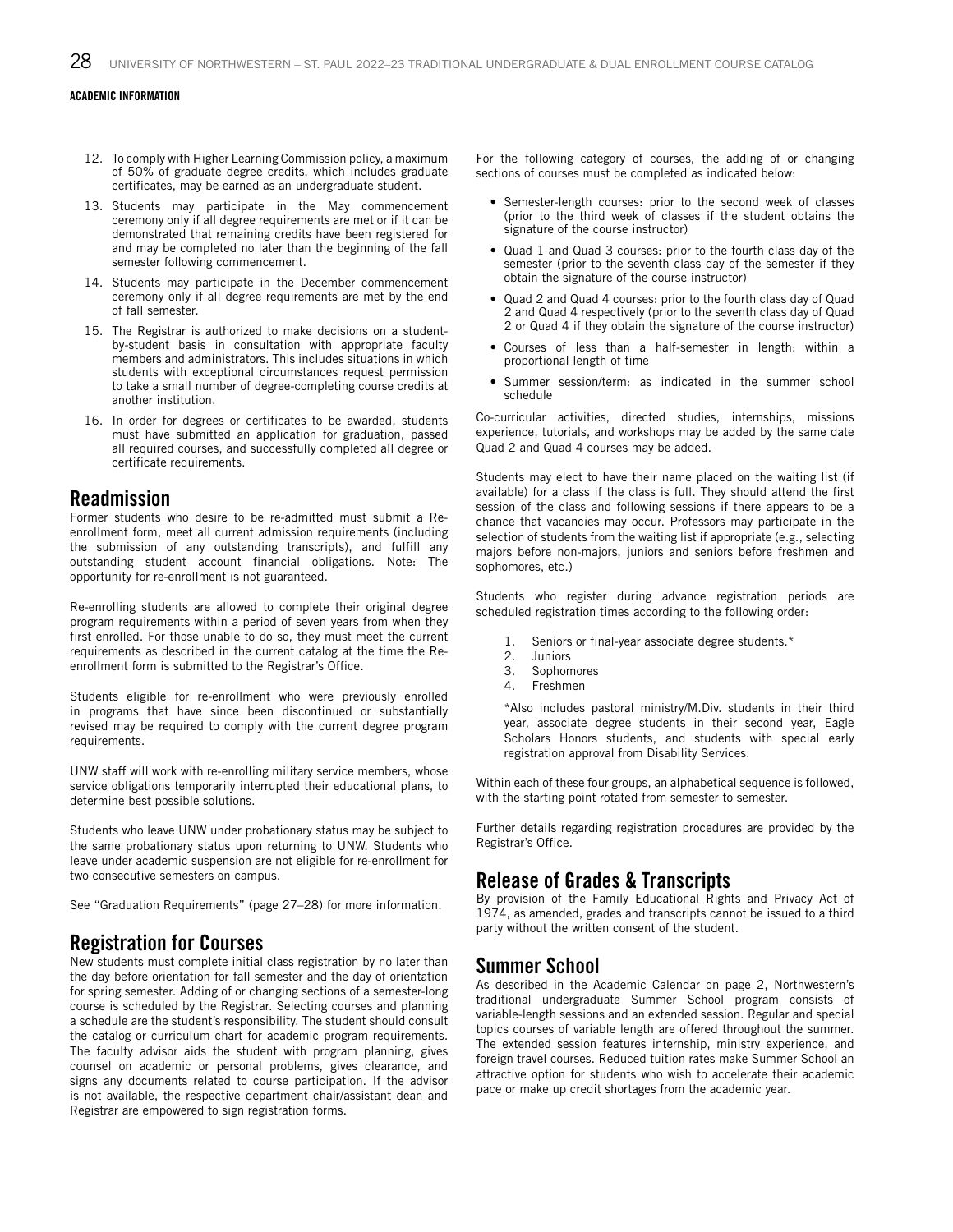### Topics Courses

Topics courses are supplementary or elective courses designed to meet specific needs and interests of students. Course descriptions for such courses do not appear in this catalog. Depending upon the level of work (e.g. sophomore, junior, etc.), most course numbers for topics courses are 1805, 2805, 3805, or 4805 for 1–4 credits. Course numbers are preceded by the appropriate subject prefix (e.g. ART4805). **Note:** A topics course may be taken more than once and impact the student's GPA in each case as long as the content of the course is not the same.

### Transcript Services

**University of Northwestern – St. Paul transcripts**: The Registrar's Office has retained the National Student Clearinghouse to provide online ordering of official electronic and paper transcripts. A financial obligation to the institution (student account balance) may prevent the release of a transcript.

- A paper transcript produced by Northwestern is official as long as it remains in its envelope and the seal is unbroken. This includes a paper transcript issued to a student, with the envelope stamped "Issued to Student."
- An electronic (PDF) transcript issued to the end recipient is official. An electronic transcript issued to the student is unofficial. A printed copy of an electronic transcript is unofficial.
- For more information or to place a transcript request, please visit unwsp.edu/transcript.

**Transcripts from other institutions:** Student transcripts that were provided to Northwestern from previously attended institutions become the property of Northwestern. Northwestern does not provide copies of transcripts from other institutions that are part of a Northwestern student's education record. In order to obtain accurate, up-to-date information and ensure that no protocol of the issuing institution is circumvented, a student must contact the originating institution for a copy of that institution's transcript.

### Transfer of College Credit to University of Northwestern Undergraduate Programs

The Registrar supervises the evaluation of all transfer credits and the awarding of credit by examination. This involves overseeing decisions made by all Northwestern transcript evaluators. Additionally, the Registrar confers with deans, department chairs/assistant deans, program managers/directors, and the Provost | Senior Vice President for Academic Affairs as needed in decisions pertaining to the approval of transfer credits.

Credits (not grades) earned at another institution may be accepted by University of Northwestern subject to review and approval by the Registrar.

The previously attended institution must be recognized by regional, national, professional, or specialized accrediting bodies or, for foreign institutions, be recognized by their country's ministry of education.

For non-accredited institutions or institutions not recognized by their country's ministry of education, the Provost | Senior Vice President for Academic Affairs, in consultation with the Registrar, shall determine, through the established credit transfer agreement process, which non-accredited/non-recognized institutions are to be recognized as acceptable for transfer of credit. If a credit transfer agreement is established, its purpose is for determining transferability and applicability of credits for new incoming UNW students who have previously taken coursework at a non-accredited/non-recognized institution.

Transfer work from non-accredited institutions not recognized by a credit transfer agreement or foreign institutions not recognized by their country's ministry of education will not be accepted.

Transfer work from within the time period of the 5 years preceding the date an institution is accredited or credit transfer agreement is established may also be accepted.

European institutions have standardized units of academic credit under the European Credit Transfer and Accumulation System (ECTS). Since international students may come from Europe to Northwestern and since many Northwestern undergraduate students study abroad at some point during their academic careers, it is important to standardize transfer of credit. Based on information concerning ECTS characteristics and practices at many colleague American institutions, Northwestern has established that one ECTS credit is comparable to one half (0.50) semester credits.

For students who have a transcript from a foreign academic institution (except most institutions in Canada), they need to send an official foreign transcript (along with an English translation of the transcript if not already in English) to a recognized professional credential evaluator. As long as UNW directly receives a professional credential evaluator report that lists all courses taken at the foreign institution, U.S. grade equivalency, and U.S. semester credit equivalency, then the student does not need to provide an additional official foreign transcript to UNW. For information about recognized professional credential evaluators, contact Admissions or the Registrar's Office.

Coursework with grades of C- or higher is considered transferable to Northwestern, but applicability of those credits is dependent upon the student's chosen academic program at Northwestern (some Northwestern academic departments/schools require an even higher grade, such as C).

Credits taken at other institutions considered to be upper level at University of Northwestern will be included in the 40-credit upperlevel requirement for graduation.

For purposes of administering the proportional core curriculum requirement, class standing of transfer students is based on the total of transferable credits from all colleges and universities previously attended and credits awarded from Northwestern through credit by exam. Transfer work registered for at another institution and credit by exam taken after initial matriculation (i.e., admitted, enrolled, and attending) are not counted.

In the core curriculum, if a transfer course(s) satisfies the course intent of a particular category, then no additional credits will be required in that category. The total number of credits required for graduation is still a minimum of 125 credits.

University of Northwestern does accept credit from institutions that is based on a test-out or similar exam taken at such institutions as long as the work meets normal transfer requirements, i.e., C- or higher.

University of Northwestern does not accept prior learning credits from other institutions, nor does the traditional undergraduate program award credits for prior learning experiences.

Graduate-level credits from accredited institutions are allowed to apply towards undergraduate requirements. If applied toward the student's major(s) or minor(s), then it is subject to the approval of the department/school whose coursework is to be covered by the transferred credits. If the student goes on to earn a graduate degree at Northwestern, they will not be able to apply that coursework to their graduate degree (the work cannot count towards two different degrees).

RESIDENCY REQUIREMENTS FOR TRANSFER STUDENTS ARE DESCRIBED ON PAGE 27.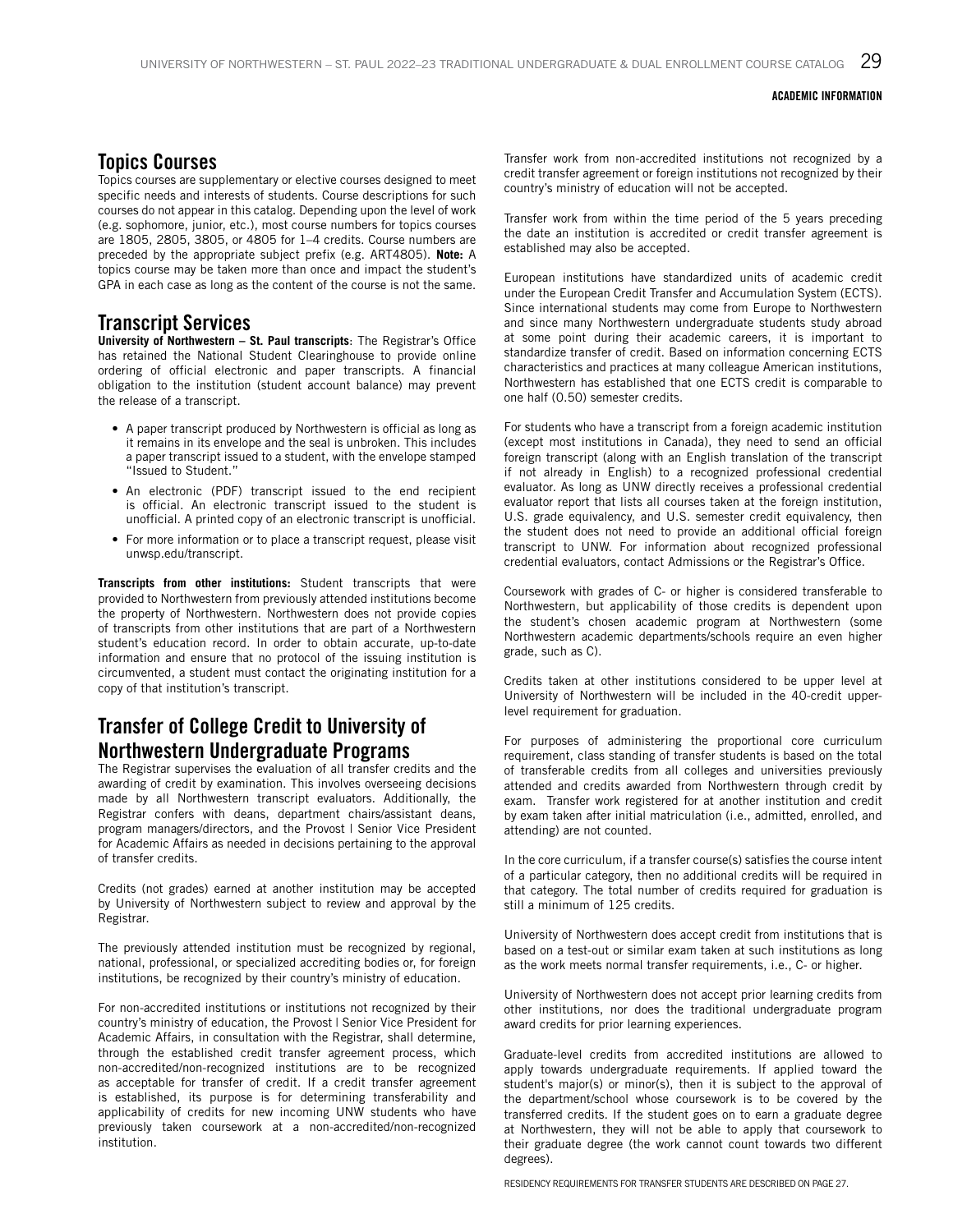### **Tutorials**

"Tutorial" is a term used to describe the way in which a student may independently take a course that is already part of the curriculum, i.e., an existing course is taught to one student. On the proposal form, the student must provide written justification for taking the course independently, and the faculty supervisor must document course objectives, required assignments, and means of evaluation. The proposal must demonstrate that the tutorial will have a level of rigor comparable to the regular course. The supervising faculty member, department chair/assistant dean, and respective college dean must approve the request before the student is permitted to register for the course. In cases where a student is requesting a tutorial, there is a processing fee. See fees on page 15.

### Verification of Student Status

Students may obtain enrollment verification after the third week of each semester using theROCK > Student Academics > Traditional Undergraduate > Enrollment Verification. This self-service link allows students to print enrollment verification certificates, view their enrollment history, and view the proofs of enrollment sent on their behalf to student service providers.

The Registrar's Office will provide written verification of student status (dates of attendance, graduation, academic achievement, etc.) upon written request of the student. Such formal verification is often needed for student loan purposes or for obtaining "good student" auto insurance discounts.

### Drop/Withdrawal from a Course

Drops/Withdrawals from a course are not complete until the Drop/Withdrawal/Add form is received in the Registrar's Office. It is the student's responsibility to be certain this is done in order to avoid continued registration and a subsequent failing grade in the course.

| TIME OF DROP/WITHDRAWAL     |              |                        | NOTATION ON TRANSCRIPT                                            |  |
|-----------------------------|--------------|------------------------|-------------------------------------------------------------------|--|
| Semester Course*<br>$Quad*$ |              | Other Abb./SMR. Course |                                                                   |  |
| Weeks $1-2$                 | Days $1-6$   | First $15%$            | Drop: No Notation Made                                            |  |
| Weeks $3-10$                | Days 7-25    | 16–70%                 | Withdrawal: "W" without indication of pass or fail                |  |
| After Week 10               | After Day 25 | After 70% of course    | Withdrawal: Not permitted. Grade earned is entered on transcript. |  |

\*SPECIFIC DATES ARE LISTED IN THE ACADEMIC CALENDAR ON PAGE 2.

EXCEPTIONS TO THE DROP/WITHDRAWAL DEADLINES MUST BE APPROVED BY THE ACADEMIC POLICIES EXCEPTIONS COMMITTEE.

DROPS/WITHDRAWALS RESULT IN REFUNDS ONLY WHEN THE FOLLOWING ACTIONS OCCUR BY SPECIFIED DEADLINES: TERMINATION OF ENROLLMENT, DROPPING FROM OVERLOAD TO REGULAR FULL-TIME, OR DROPPING FROM REGULAR FULL-TIME TO PART-TIME. (SEE THE REFUND INFORMATION ON PAGE 17.)

DROP/WITHDRAWAL FROM A COURSE MAY RESULT IN REDUCTION OR CANCELLATION OF FINANCIAL AID. STUDENTS SHOULD CONSULT THE FINANCIAL AID OFFICE BEFORE DROPPING BELOW 12 CREDITS.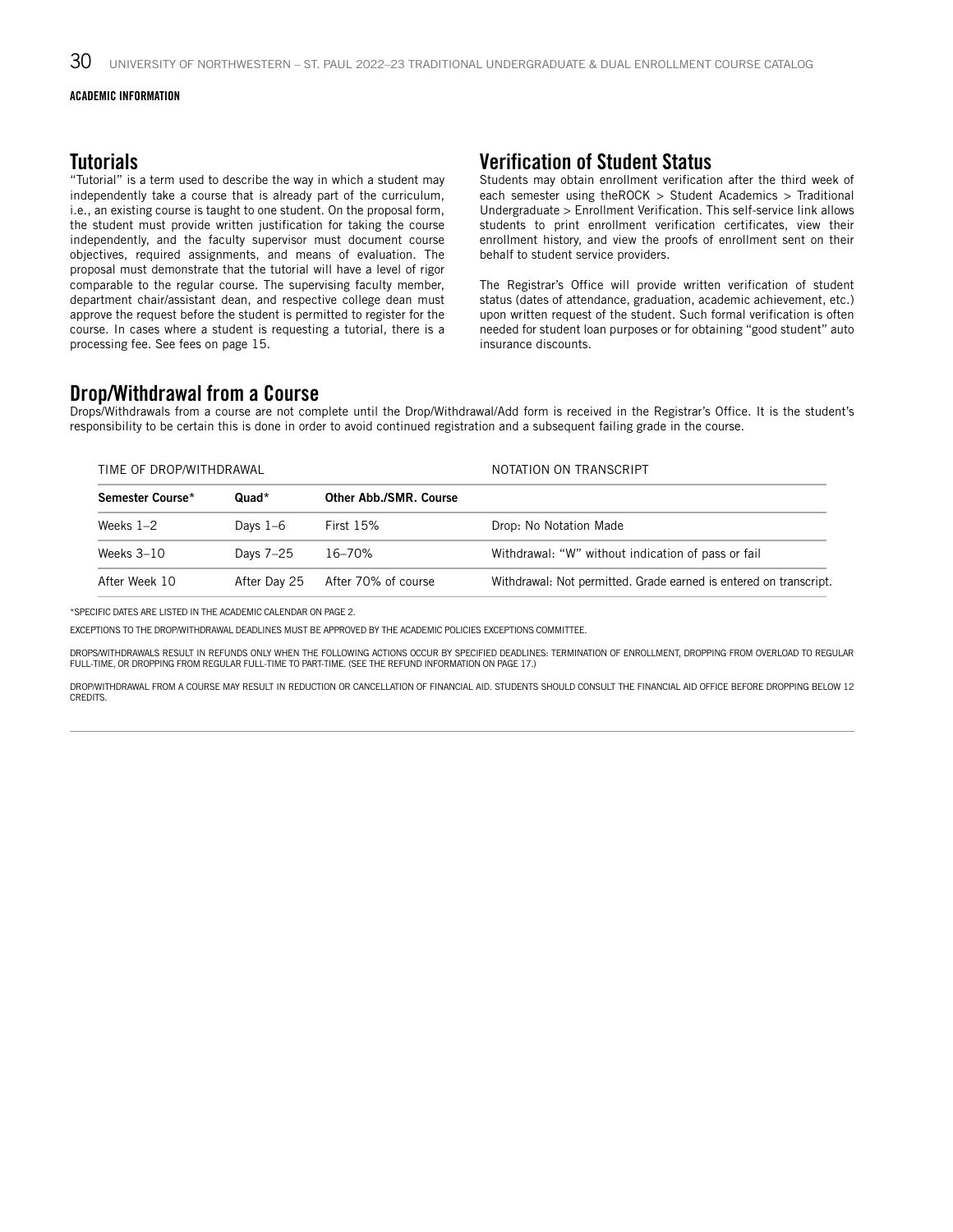## Academic Standards

(NOTE: STUDENTS ENROLLED IN ADULT UNDERGRADUATE OR GRADUATE STUDIES PROGRAMS SHOULD REFER TO THE ACADEMIC INFORMATION IN THE COLLEGE OF GRADUATE, ONLINE & ADULT<br>LEARNING CATALOG, WHICH SUPERCEDES THE INFORMATION IN THIS SE

### Academic Dishonesty

If it has been determined that a student has been academically dishonest in a course (i.e., cheated, plagiarized), the student may not drop or withdraw from the course.

If a student drops or withdraws from a course before an academic dishonesty decision has been identified and/or a determination has taken place, and if the student is subsequently found guilty of academic dishonesty, the course will be reinstated to allow for the decided disciplinary action to take place (i.e., failing grade, reduced grade).

### Academic Probation & Suspension

Students will be placed on academic probation when they are not in good academic standing (see chart on page 34). Academic probation serves as a warning to students that their academic progress is not satisfactory, and that they should take steps to improve their academic performance to avoid academic probation or academic suspension from the university.

#### A STUDENT, WHILE ON ACADEMIC PROBATION, IS:

- 1. required to attend a strategizing meeting with an Academic Achievement Program Manager and
- 2. strongly encouraged to take STS0009 Study Strategies.

A student who is not in good standing at the end of two consecutive semesters will be academically suspended for the next two semesters. Suspended students may be allowed to take courses through Northwestern's Office of Dual Enrollment or during the summer in the traditional undergraduate program. Suspended students may also take courses at other accredited colleges but only the credits from those courses may transfer to Northwestern. The grades from other colleges have no impact upon the student's Northwestern GPA.

A student who seeks readmission to the university after a period of academic suspension must petition for it by the following dates: October 15, for spring semester readmission or July 15 for fall semester readmission. Evidence must be supplied to support the request and will be examined by the Readmission Review Committee. The best evidence is at least two college-level academic courses completed with grades of B- or above. Appeals of academic suspension should be directed to the Readmission Review Committee. The Registrar should be consulted for appropriate procedures.

Part-time student progression to probation (or to suspension) is determined in proportion to the student's academic load. As such, a part-time student needs to have accumulated enough credits between one or more semesters (to be equivalent to full-time) before being considered for academic probation or academic suspension.

### Academic Warning

Students who are in good academic standing but whose semester grade point average (GPA) is below 2.0 will be placed on academic warning if they return the following semester. Academic Warnings are intended to make students aware that they are in jeopardy of falling into probationary status if improvements are not made.

(NOTE: FOR INFORMATION ABOUT CUMULATIVE GPA REQUIREMENTS TO REMAIN IN GOOD ACADEMIC STANDING, SEE CHART ON PAGE 34.)

A STUDENT, WHILE ON ACADEMIC WARNING, IS STRONGLY ENCOURAGED TO DO THE FOLLOWING:

- 1. Attend a strategizing meeting with an Academic Achievement Program Manager,
- 2. take STS0009 Study Strategies,
- 3. make contact with his/her advisor to determine any grade requirements for their major coursework, and
- 4. consult with the Registrar about grade improvement strategies.

A student on academic warning must ensure their cumulative GPA remains in good academic standing to avoid being placed on academic probation.

#### Cheating

Students cheating in coursework or examinations are subject to discipline. Cheating includes such acts as copying another's work and presenting it as one's own (or allowing someone else to copy one's work) and using unfair methods to complete a test (or helping someone to cheat). The standard disciplinary response is an immediate F (failing grade) for the course and the student placed on academic integrity probation. The disciplinary action may be decreased to failure of assignment if work is a minor part of the total grade (less than 5%) and if judged not to be premeditated.

If there is a subsequent incident of academic dishonesty, the student is placed on academic integrity suspension for the subsequent semester (may include summer suspension as well if a spring semester incident).

Incidents of and appeals regarding academic cheating will be directed to the chair of the ad hoc appeals committee: Registrar for traditional undergraduate courses and the Assistant Dean of the College of Graduate, Online & Adult Learning for dual enrollment courses.

### Plagiarism

Students found plagiarizing are subject to discipline. The most common errors in handling written sources are the following:

- Failure to use quotation marks when quoting
- Failure to make a thorough paraphrase when attempting to put the idea in one's own words
- Failure to give the source of the information

The standard disciplinary response for substantial plagiarism is an immediate F (failing grade) for the course and having the student placed on academic integrity probation. The disciplinary action may be decreased to failure of assignment if work is a minor part of the total grade (less than 5%) and if judged not to be premeditated. However, the professor may require the student to rewrite the paper, while still receiving an F, in order to possibly pass the course.

If there is a subsequent incident of academic dishonesty, the student is placed on academic integrity suspension for the subsequent semester (may include suspension for summer term as well if a spring semester incident).

Incidents of and appeals regarding academic plagiarism will be directed to the chair of the ad hoc appeals committee: Registrar for traditional undergraduate courses and the Assistant Dean of the College of Graduate, Online & Adult Learning for Dual Enrollment courses.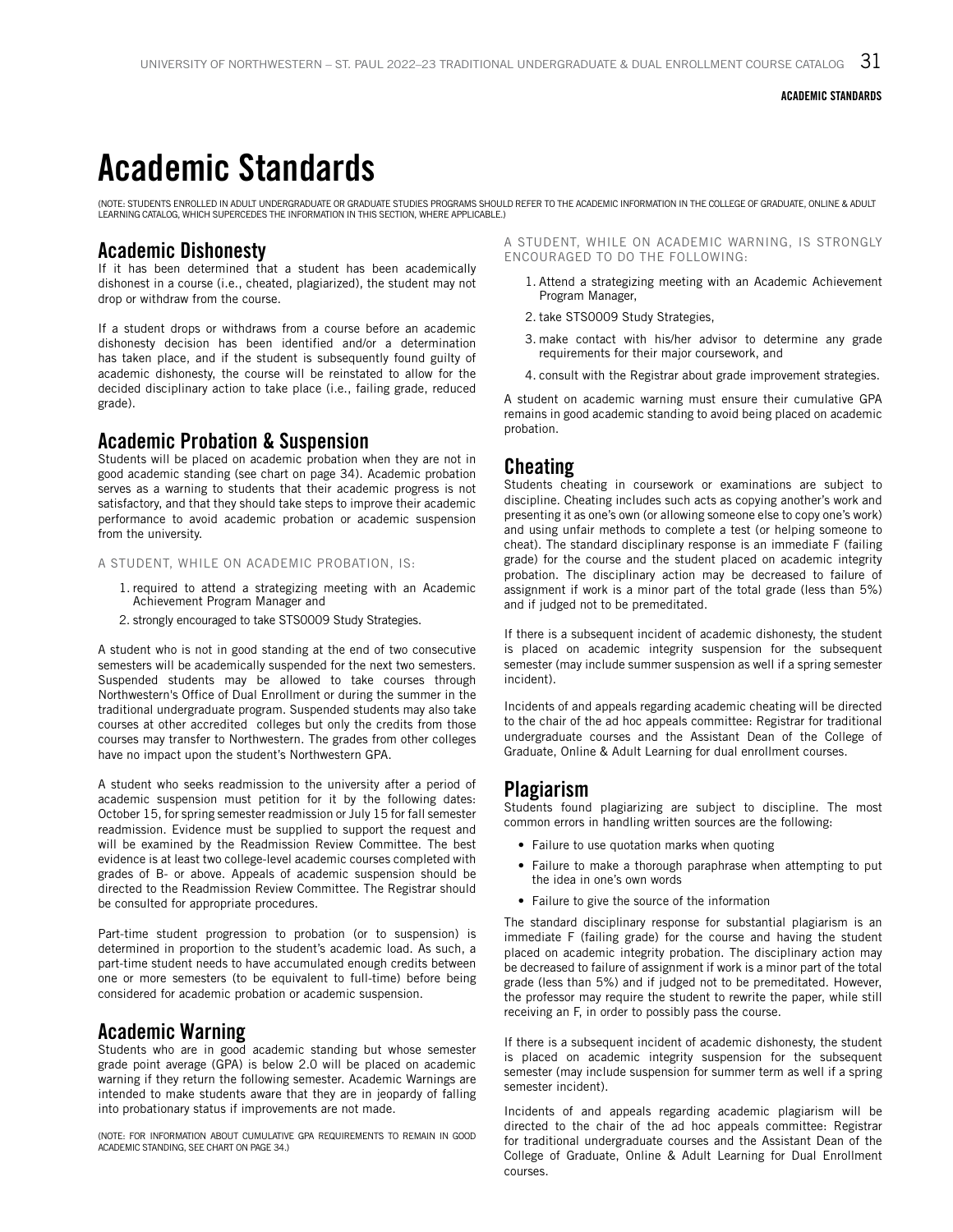### Academic Appeals

If a student is the recipient of an academic-related action or courserelated action and wishes to appeal the decision, a typewritten appeal must be submitted within 3 weeks of the date in question. (Note: For academic appeals regarding Dual Enrollment [DE] online courses, please refer to the DE Student Handbook.)

Academic appeals (e.g. probation, suspension, academic requirements, charges of cheating, etc.) for traditional undergraduate courses are to be submitted to the Registrar, chair of the ad hoc appeals committee.

Course-related appeals (e.g., course grades, class expectations, unfair or discriminatory actions, etc.) for traditional undergraduate courses are to be submitted to the Registrar, chair of the ad hoc appeals committee. However, before an appeal is submitted, the student must attempt to resolve the issue by:

- speaking with the professor or party directly involved with the decision
- 2. speaking with the department chair/assistant dean, if the issue remains unresolved (In the event that the department chair/ assistant dean is the professor in question, the student should speak with the respective college dean)
- 3. speaking with the respective college dean, if the issue remains unresolved
- 4. appealing to the ad hoc appeals committee, if still unresolved

An appeal must include an explanation of the situation and a reason for the appeal, and, for appeals not related to academic suspension, it must be based upon one or more of the following:

- 1. The student, in fact, did not commit the act(s) that led to the academic-related or course-related action.
- 2. The academic-related or course-related action is not appropriate for the act(s) committed.
- 3. Specified procedures have not been followed in academically disciplining the student.

If an appeal is made, the Registrar will call for an ad hoc appeals committee meeting with the committee members composed of faculty.

The decision of the appeals committee serves as a recommendation of action to the Registrar. The final decision will be placed in writing by the Registrar and communicated to the student in a timely manner. The written notification will also inform the student that the decision is final with no additional appeal recourse.

### Assessment of Student Learning

As required by The Higher Learning Commission (hlcommission. org, 312-263-0456), University of Northwestern has developed an assessment plan for documenting student academic achievement. One of the primary elements in the assessment plan is the conducting of research on student learning and personal development. Students are encouraged to participate fully in such projects whenever invited to do so. The results of these assessments will enable the university to measure its effectiveness, thereby providing guidance for further improvement of instructional and student development programs.

### Dean's List

Full-time matriculated (Northwestern undergraduate degree- or certificate-seeking) students with high grade point averages during a given semester (based on all courses included in the student's undergraduate semester GPA) may be recognized for their academic achievement by being included on the Dean's List. Any grade of Incomplete for any credit-bearing course for the respective semester

disqualifies such students from Dean's List recognition. There are three levels of recognition, based on the semester GPA:

| Highest Honors3.90–4.00 |  |
|-------------------------|--|
|                         |  |
|                         |  |

### Disclosure Information

#### ANNUAL SECURITY AND FIRE SAFETY REPORT (ASR) (CLERY ACT)

In compliance with the Clery Act (effective 1990), students may access the latest University of Northwestern Annual Security and Fire Safety Report by going to unwsp.edu/resources/public-safety/campus-safety. Printed copies of the report are also available through the University of Northwestern Admissions and Public Safety offices.

#### DISCLAIMER

University of Northwestern reserves the right to change, without notice, any statement concerning, but not limited to, rules, policies, tuition, fees, faculty, curriculum and courses.

#### NOTICE OF NONDISCRIMINATION

In accordance with applicable federal and state laws, such as Titles VI and VII of the Civil Rights Act of 1964, Title IX of the Education Amendments of 1972, the Age Discrimination in Employment Act, and the Americans with Disabilities Act and ADA Amendments, the University of Northwestern does not unlawfully discriminate on the basis of sex, race, color, national origin, age, disability, marital status, genetic information, veteran status, or any other protected status under federal, state, or local law applicable to the University of Northwestern, in its education programs and activities, in employment policies and practices, and all other areas of the university. As a faith-based institution, the university is exempted from certain laws and regulations concerning discrimination. The university maintains the right, with regard to admissions, enrollment, employment, and other matters, to uphold and apply its religious beliefs related to, among other issues, marriage, sex (gender), gender identity, sexual orientation, and sexual activity.

Sex discrimination is prohibited by Title IX of the Education Amendments of 1972, a federal law that provides that: "No person in the United States shall, on the basis of sex, be excluded from participation in, be denied the benefits of, or be subjected to discrimination under any education program or activity receiving Federal financial assistance." The university is required by Title IX and its regulations not to engage in sex discrimination in its education program or activity, including admissions and employment. Sex discrimination is conduct based upon an individual's sex that excludes an individual from participation in, denies the individual the benefits of, or treats the individual differently, in an education program or activity. Sexual Harassment is a form of sex discrimination. In accordance with Title IX and its regulations, this Policy addresses the university's prohibition of the following forms of unlawful sex discrimination: Title IX Sexual Harassment, Non-Title IX Sexual Harassment, Sexual Assault, Domestic Violence, Dating Violence, Stalking, and Sexual Exploitation. Allegations of sex discrimination that do not involve Sexual Misconduct will be handled in accordance with the Non-Discrimination Policy and Harassment: All Unlawful Forms Policy.

The university will respond to reports of Sexual Misconduct promptly and equitably and appropriate action will be taken to take steps to eliminate the misconduct, prevent its recurrence, and address its effects on any individual or the community. All faculty, staff, and students are responsible for maintaining a safe environment for education and work. This includes taking appropriate action to prevent and eliminate Sexual Misconduct.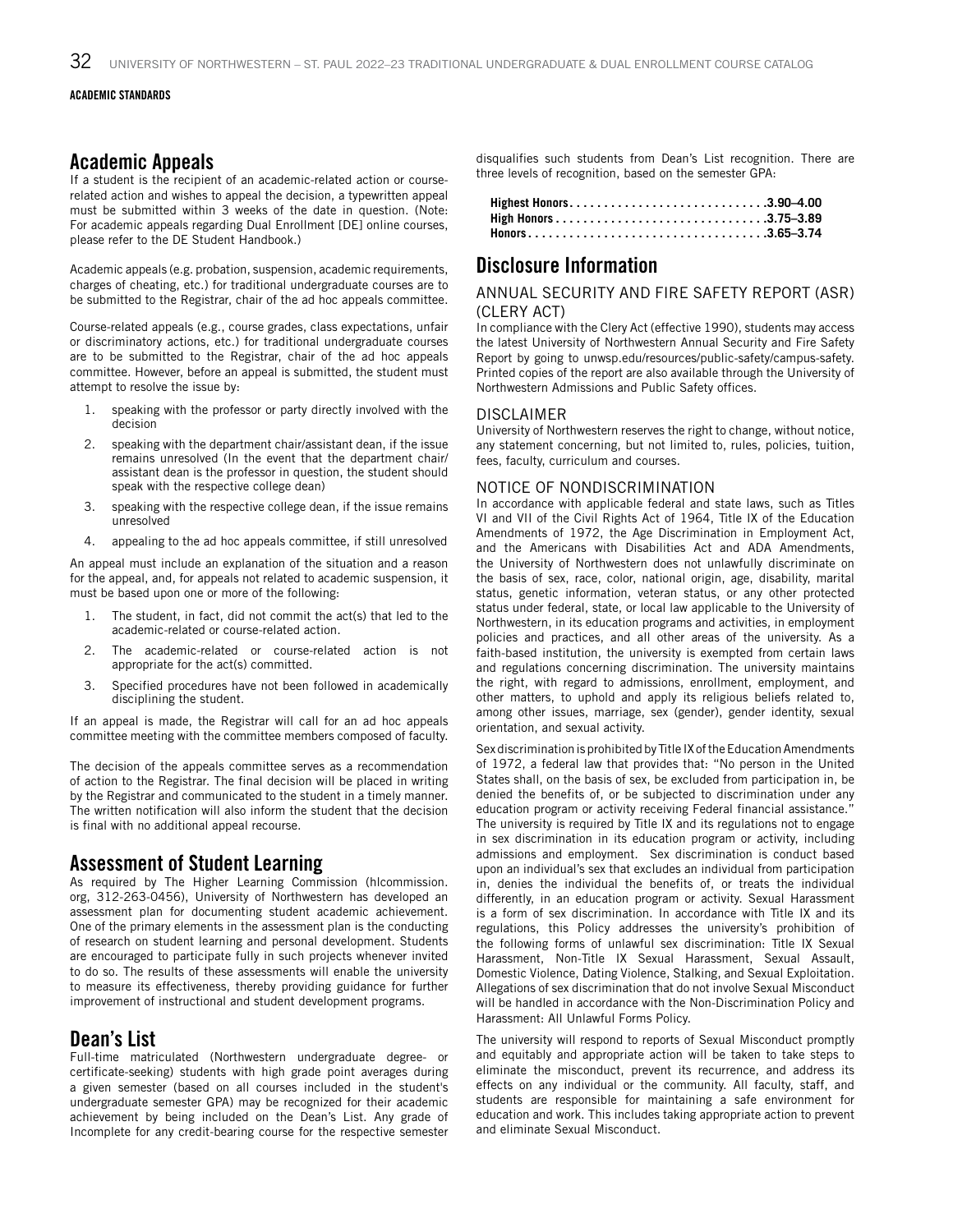Questions or concerns about Title IX, sex discrimination, Sexual Harassment, or other forms of Sexual Misconduct may be referred to Northwestern's Title IX Coordinator:

Kelly Franck Human Resources Business Partner Riley Hall: R1605 3003 Snelling Avenue North, St. Paul, MN 55113 651-631-5480 titleIX@unwsp.edu

Questions or concerns may also be referred to the U.S. Department of Education's Office for Civil Rights:

The Office for Civil Rights U.S. Department of Education 400 Maryland Avenue, SW Washington, DC 20202-1100 Telephone: 800-421-3481 Facsimile: 202-453-6012 TDD#: 800-877-8339 OCR@ed.gov www.ed.gov/ocr

Questions or concerns regarding the Rehabilitation Act and Title II of the ADA may be referred to:

Pearl Ferrin Director of Human Resources Riley Hall: R1705 3003 Snelling Avenue North, St. Paul, MN 55113 651-631-5375 plferrin@unwsp.edu

#### PRIVACY ACT

University of Northwestern conforms to the requirements of the Family Educational Rights and Privacy Act of 1974 (FERPA), as amended. Detailed information about FERPA and University of Northwestern can be found at unwsp.edu/academics/registrar/ferpa/.

FERPA sets out requirements for the protection of student privacy. It deals specifically with the education records of students, affording them certain rights with respect to those records. Students are annually notified of their detailed rights under FERPA in student handbooks and/or other means. FERPA does not apply to records of applicants for admission who are denied acceptance or, if accepted, do not attend an institution.

In keeping with the requirements of FERPA, University of Northwestern hereby designates the following items as Directory Information. The university may disclose any of these items for any purpose at its discretion without prior written consent, unless notified in writing to the contrary by the student. Directory Information includes the student's name, address, telephone number, e-mail address, digitized image/ photograph/video, date and place of birth, major field of study, dates of attendance, grade level, enrollment status (e.g., undergraduate, full-time or part-time, etc.), participation in officially recognized activities and sports, weight and height of members of athletic teams, degrees, honors, and awards received, and the most recent previous educational institution attended.

Currently enrolled students may withhold disclosure of information under the provisions of FERPA. To withhold disclosure, a Request to Restrict Information form must be submitted.

Submitting this form will make the directory information confidential until the student requests to lift the restriction. As with all confidential student records, University of Northwestern will release information to designated parties only with the express written consent of the student

or as otherwise required by law. Failure of the student to specifically request the withholding of directory information indicates approval of disclosure.

Each student should give careful consideration to the consequences of any decision to withhold directory information. Should the student decide to do this, all future requests for directory information, however legitimate, will be refused. This includes family, friends, prospective employers, credit agencies, and others to whom the student may want this information known. University of Northwestern cannot assume the responsibility to contact the student for subsequent permission to release directory information. Regardless of the effect upon the student, the university assumes no liability for honoring an instruction to withhold directory information.

Further information concerning FERPA may be found at unwsp.edu/ academics/registrar/ferpa/. Questions or concerns may also be referred to the U.S. Department of Education's Family Policy Compliance Office:

Family Policy Compliance Office U.S. Department of Education 400 Maryland Avenue, SW Washington, D.C. 20202 E-mail: FERPA@ed.gov http://www.ed.gov/ferpa

#### RETENTION & GRADUATION RATES

In compliance with the Student Right-to-Know and Campus Security Act of 1990, University of Northwestern is engaged in an ongoing study of retention and graduation rates.

For the last nine years, the percentages of new freshmen still enrolled at the start of the next academic year have been as follows:

YEAR OF FRESHMAN CLASS AND THE PERCENT STILL ENROLLED AT START OF NEXT ACADEMIC YEAR:

| $2012 - 80\%$ | $2015 - 83%$  | $2018 - 82%$  |
|---------------|---------------|---------------|
| $2013 - 83%$  | $2016 - 83\%$ | $2019 - 83%$  |
| $2014 - 82%$  | $2017 - 77\%$ | $2020 - 81\%$ |

The overall graduation rate (i.e., Student Right-to-Know or IPEDS graduation rate) for students who began their studies in fall 2015 was 68%

#### SOLOMON AMENDMENT

University of Northwestern must comply with the Solomon Amendment and therefore supplies the following student data upon request to the Department of Defense, military services, and other related federal agencies for the purpose of recruitment and manpower fulfillment:

Student's name, address, telephone number, age (or year of birth), place of birth (not currently collected or available), level of education (e.g., freshman, sophomore, or degree awarded for a recent graduate), most recent educational institution attended, and current major(s).

FOR FURTHER INFORMATION OR SPECIFIC QUESTIONS, PLEASE CONTACT THE REGISTRAR.

#### TITLE II

In October 1998, the United States Congress voiced its concern for the quality of teacher preparation by enacting Title II of the Higher Education Act. Title II authorized federal grant programs that support the efforts of states, institutions of higher education, and their schooldistrict partners to improve the recruitment, preparation, and support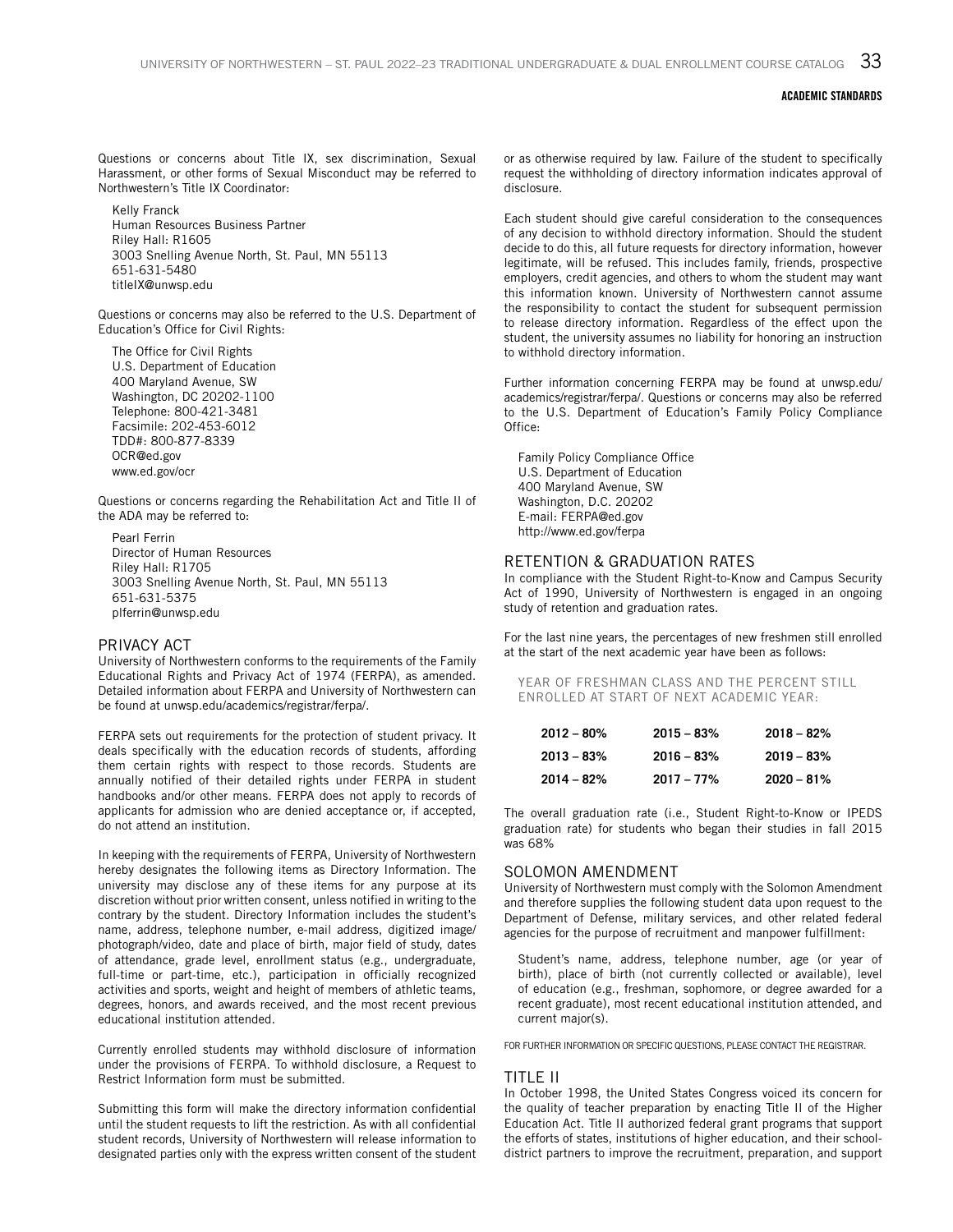of new teachers. Title II legislation also included accountability measures in the form of reporting requirements for institutions and states on teacher preparation and licensing.

As required by Section 207 of Title II. University of Northwestern submitted an institutional report in April 2021, including pass rates of 2019–2020 teacher education graduates and enrolled students on standardized basic skills, pedagogy and content knowledge assessments, and other program characteristics. This information becomes part of a statewide report that compares all teacher preparation programs in Minnesota according to their graduates' examination scores. In turn, the U.S. Department of Education compiles a national report and issues a "report card" on the quality of teacher preparation in each state.

Title II also requires institutions to disclose summaries of their annual reports to the general public. This information is available at unwsp.edu/student-consumer-info.

### Good Academic Standing

The criteria for good academic standing in bachelor's degree programs are as follows:

| <b>Cumulative Semester</b><br><b>Credits Attempted</b> | <b>Minimum Cumulative GPA</b><br><b>Required for Good Standing</b> |  |
|--------------------------------------------------------|--------------------------------------------------------------------|--|
| (INCLUDES TRANSFER CR & CR-BY-EXAM)                    |                                                                    |  |
| 1000                                                   | 1.700                                                              |  |

The criteria for good academic standing in associate degree programs are as follows:

**Cumulative Semester Minimum Cumulative GPA Credits Attempted Required for Good Standing**

(INCLUDES TRANSFER CR & CR-BY-EXAM)

| $16-23$ |  |
|---------|--|
|         |  |
| $32-39$ |  |
|         |  |
|         |  |

### Undergraduate Grading System

GRADES & GRADE POINTS

Quality of work is indicated through the use of grades and grade points, assigned as follows:

| GRADE             | QUALITY | <b>GRADE POINTS</b> |
|-------------------|---------|---------------------|
| AExcellent4.00    |         |                     |
| $A -$             |         | 3.67                |
| $B+$              |         | 3.33                |
|                   |         |                     |
| <b>B-</b>         |         | 2.67                |
| $C+$              |         | 2.33                |
| CSatisfactory2.00 |         |                     |
| $C-$              |         | 1.67                |
| D+                |         | 1.33                |
|                   |         |                     |
| D-                |         | 0.67                |
| FFailure 0.00     |         |                     |

| AUAudit                                |  |
|----------------------------------------|--|
|                                        |  |
| I Incomplete coursework                |  |
| $IP$ In Progress                       |  |
| LP Low Pass (equal to D-, D, D+)       |  |
| NC. No Credit                          |  |
| NRNot Reported                         |  |
| $P$ Pass (minimum of C-)               |  |
| SSatisfactory                          |  |
| SNE Satisfactory/Not Earned            |  |
| U. Unsatisfactory                      |  |
| UNE. Unsatisfactory/Not Earned         |  |
| W. Withdrew 16-70% of way through term |  |
| WC. Withdrawal COVID-19                |  |
| WV. Waived                             |  |

#### GRADE POINT AVERAGE

Credits with grades of A through F contribute to total grade points and are called "quality credits." The cumulative grade point average (GPA) is the result of dividing total grade points by total quality credits for all courses taken in University of Northwestern academic programs.

#### W GRADE

When a student withdraws from a course the transcript will reflect a notation of W if the withdrawal occurs during the time frame indicated below:

- Semester-length course: after the second academic week and by no later than the tenth academic week.
- Quad (half-semester) course: after the sixth academic day and by no later than the 25th academic day.
- After that point, the grade earned will be entered on the transcript. (See chart on page 30.)

#### I GRADE

An I is given only if the instructor is satisfied that there is a valid excuse, such as prolonged illness. Incompletes are given only by pre-arrangement with the instructor and must be removed within ten calendar weeks from the last day of final exams for the quad or semester or the last day of summer session. Failure to do so will result in a failing grade being entered on the transcript.

#### P/NC & S/U GRADES

1-credit co-curricular courses (exceptions are noted in the Co-curricular Activities section of this catalog), missions experiences courses, and other courses approved by the Academic Policies and Curriculum Committee are graded on a Pass/No Credit basis. A grade of P permits credit without influencing GPA calculations; a grade of NC disallows credit but does not affect grade point average. In courses which are required but carry no credit, the grading system is S (Satisfactory) or U (Unsatisfactory). For the purpose of transfer, a P grade is equivalent to a C- or higher and an NC grade is equivalent to an F.

#### REPEATING A COURSE

For courses specifically designated as repeatable (e.g., choir), the below information does not apply.

For courses not specifically designated as repeatable, a student may repeat any course no matter the grade earned; however, a student who receives a grade of F in any course is strongly advised to repeat that course as soon as possible. Students on probation will find that this is the most effective way of raising their cumulative grade point averages.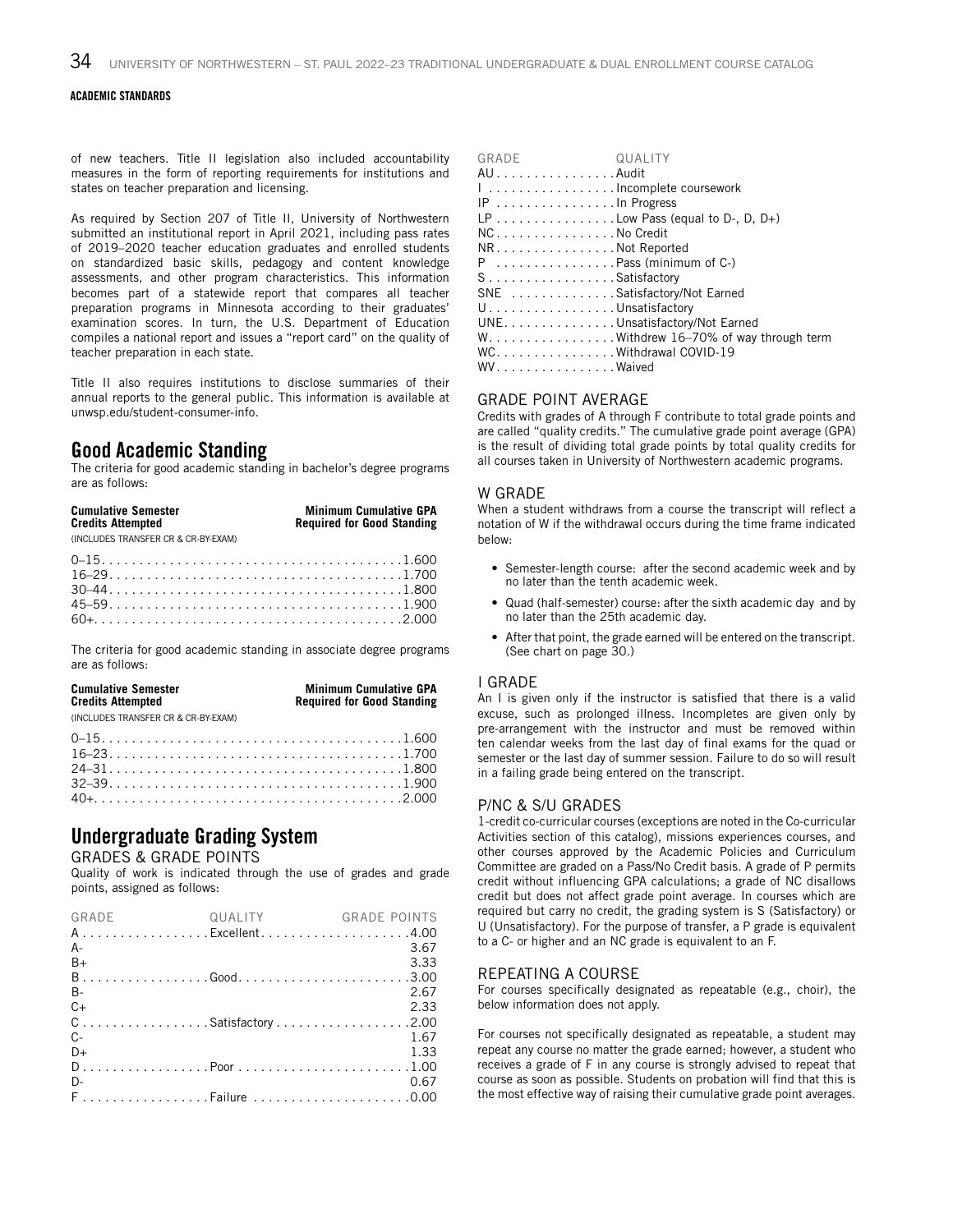The grade earned for the most recent enrollment will be used in calculating the cumulative GPA. While all previously earned grades remain on the academic record, they are not counted in GPA calculations.

In regards to financial aid and Title IV funding in relation to the repeating of a course, the following applies:

- A failed course may be repeated as many times as needed until passed.
- A previously passed course may only be repeated once.
- This includes even those courses where a higher grade is required for the major (e.g., minimum of C for Business Core courses, etc.).
- This does not include courses designated as repeatable (e.g., ensembles, workshops, etc.) as these are not restricted nor limited (unless designated otherwise), and, therefore, a student may repeat these courses as often as needed.
- If a student finally passes a failed course with a passing grade, he/she may repeat the course one more time to try to achieve a higher grade.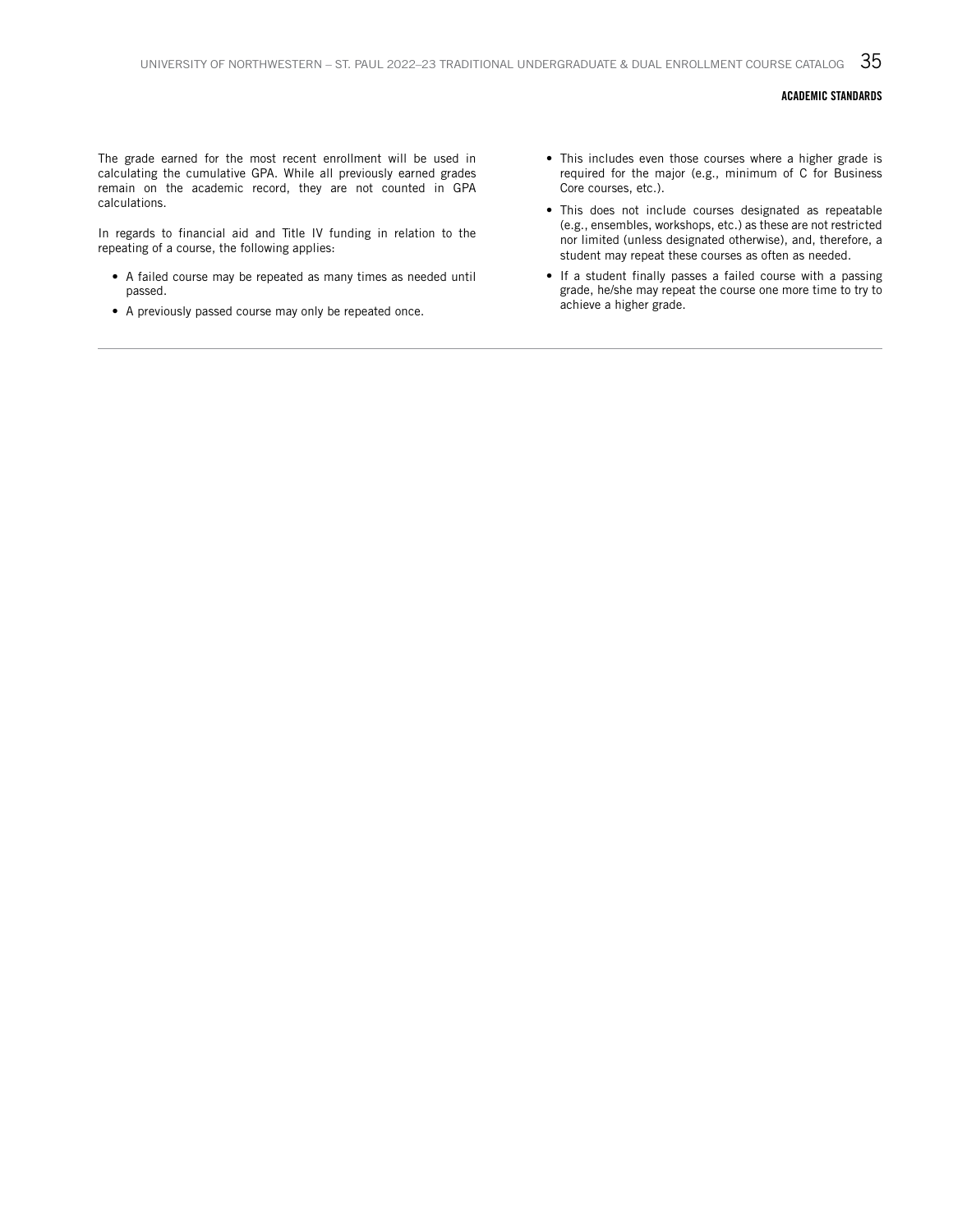## Special Programs

### Articulation Agreement in Music

Northwestern has an articulation agreement with Anoka-Ramsey Community College (ARCC) that facilitates credit transfer and provides a smooth transition for a student's Associate in Fine Arts: Music from ARCC to Northwestern's Bachelor of Arts degree in Music. Students must complete the entire ARCC program and

meet Northwestern's admission requirements. Students must earn a grade of C- or better for credits to transfer. Students must fulfill the graduation requirements at both institutions. Contact the Office of Admissions at admissions@unwsp.edu for the Program Articulation Table to see which specific courses will transfer.

### Credit Transfer Agreements

Northwestern agrees that undergraduate-level credits (as defined by Northwestern's curriculum) with grades of C- or better or graduatelevel credits with grades of C or better (as defined by Northwestern's curriculum) earned at the following institutions, prior to admittance to Northwestern, are transferable and will be applied, as appropriate, to the student's chosen academic program at University of Northwestern. Applicability of credits may vary among academic programs based upon catalog requirements. The following list is subject to change.

Ambassador College of Bible & Ministry, Hudson, WI CreatED Institute, Black Mountain, NC HOPE School of the Bible Montana Wilderness School of the Bible, Augusta, MT Nicolet Bible Institute Ravencrest Chalet Bible School, Estes Park, CO Timberline Lodge, Winter Park, CO Torchbearers Bible School Bodenseehof, Bodensee, Germany Village Schools of the Bible, Minnetonka, MN YWAM, Lakeside, Montana YWAM, Newcastle, Australia

### Eagle Scholars Honors Program

The mission of University of Northwestern – St. Paul is to provide Christ-centered higher education, equipping believers to grow intellectually and spiritually; to serve effectively in their professions; and to give God-honoring leadership in the home, church, community, and world. Believing that God has called His disciples to excellence and to "study to show [themselves] approved," the Eagle Scholars Honors Program exists to equip Christian students who have notable academic ability. Simply put, Northwestern wants to encourage exceptional students for the Lord's service and to enhance the general academic environment of the university.

Northwestern's Honors Program challenges high-ability students to achieve beyond the normal rigors of university coursework. We expect

that students will perform at this high level in both the quantity and the quality of their academic work. The program provides students with opportunities to learn in a variety of disciplines. The Eagle Scholars Honors Program offers a social network for students and better prepares them for graduate school or the professional world. In addition, the program benefits the larger community of University of Northwestern – St. Paul as these students contribute significantly to their classes, participate in extracurricular activities, and volunteer for various Northwestern ministries.

We anticipate that these students will be a continuing testimony to the Christian call to excellence in scholarly achievement, while they are students at Northwestern and after they graduate.

### ROTC

Northwestern students have the opportunity to participate in the Air Force ROTC at the University of St. Thomas or the Army ROTC at the University of Minnesota. Aerospace and military science courses at these two institutions may be applicable to University of Northwestern graduation requirements. Students accepted into these programs are eligible to apply for ROTC Scholarships. (See the Financial Aid section for addresses and telephone numbers.)

Air Force ROTC (AFROTC) is a nationwide program that allows students to pursue commissions (become officers) in the United States Air Force (USAF) while simultaneously attending college. AFROTC classes are held on college campuses throughout the United States and Puerto Rico. AFROTC consists of four years of Aerospace Studies classes (Foundations of the USAF, Evolution of USAF and Space Power, Air Force Leadership Studies, and National Security Affairs/Preparation for Active Duty) and a corresponding Leadership Laboratory for each

year (where students apply leadership skills, demonstrate command and effective communication, develop physical fitness, and practice military customs and courtesies). College students enrolled in the AFROTC program (known as "cadets") who successfully complete both AFROTC training and college degree requirements will graduate and simultaneously commission as Second Lieutenants in the active duty Air Force.

The AFROTC program is currently offered at University of St. Thomas, which has a crosstown agreement that allows Northwestern students to enroll in AFROTC and become full-fledged cadet participants. For more information on AFROTC course descriptions, please review stthomas.edu/catalog/current/aero/. For more information on the AFROTC program, please review stthomas.edu/afrotc/ or contact the Department of Aerospace Studies at the University of St. Thomas at 651-962-6320.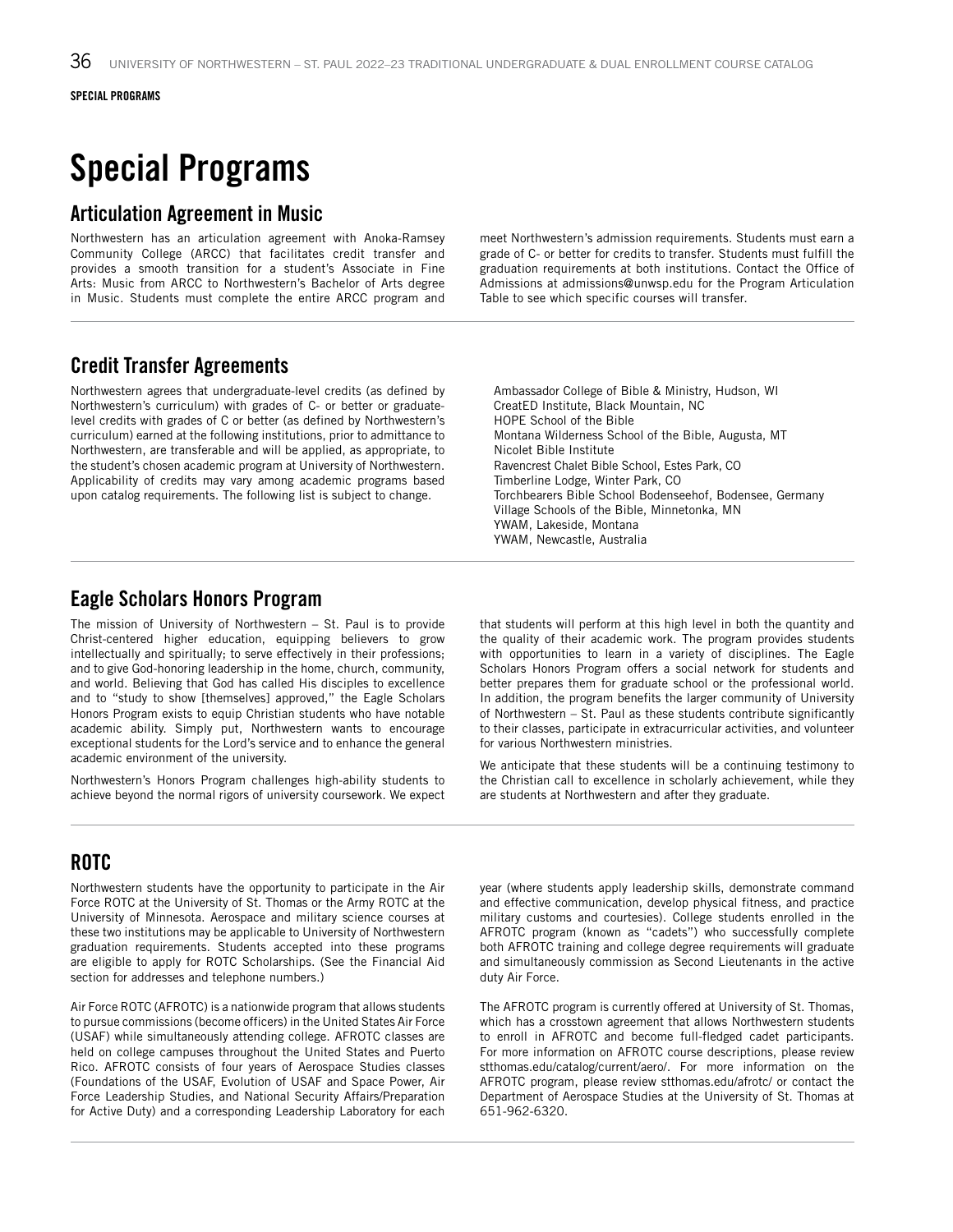### Study Abroad and Off-Campus Programs

Northwestern accepts credits (C- or higher) for undergraduate coursework that admitted students pursue at or through these affiliated programs/institutions, while enrolled as a Northwestern student. Students will need to obtain specific program and academic pre-approval from Northwestern before applying to one of these programs/institutions. Contact the Center for Global Programs at global@unwsp.edu for more information. The below list is subject to change.

#### AMERICAN COLLEGE OF GREECE

The American College of Greece (ACG) is the oldest Americanaccredited college in Europe and the largest private college in Greece. ACG offers a holistic student experience with a full range of co-curricular and extra-curricular programs. With more than 1,000 courses each academic year, all taught in English, students can easily find course options within their major or core curriculum. Excursions to one of the Greek islands, a downtown tour of Athens, and a trip to ancient Delphi are included in the semester-abroad experience.

#### AU SABLE INSTITUTE

Au Sable Institute is an institution designed to promote Christian environmental stewardship through college courses, certification programs, internships, workshops, and conferences. Supported by the natural settings of the Great Lakes Forest of northern Michigan, participants take courses, engage in scholarship, gain field experience, confer, and develop practical tools for environmental stewardship in programs that take seriously both science and theology.

#### API (ACADEMIC PROGRAMS INTERNATIONAL)

API partners with host universities and local organizations across Asia, Europe, Latin America and the Middle East to offer a diverse set of experiences abroad, including study, intern, work, teach, and volunteer options. Students can choose from short-term, semesterlong, and full-academic-year programs that complement a variety of major disciplines.

#### CANIL-TWU (CANADA INSTITUTE OF LINGUISTICS AT TRINITY WESTERN UNIVERSITY

CanIL, a program of SIL International, formerly known as the Summer Institute of Linguistics, provides a fieldwork approach to linguistics training, research and language development. In its academic programs, hosted by postsecondary institutions, field linguists experienced in minority languages prepare students for language research, literacy development, and translation cross-culturally. SIL International is recognized for its work worldwide on language data and biblical translations.

#### CCCU GLOBALED

University of Northwestern is a member of the CCCU, which provides an array of GlobalEd off-campus study programs to students of its member institutions. GlobalEd offers programs at local host universities worldwide where students can transfer credit from Oxford Summer and Scholars' Semester at University of Oxford, and the Uganda Studies Program at Uganda Christian University. Additional opportunities where students can earn Northwestern credit are available with the American Studies Program (Washington, D.C.), Los Angeles Film Studies Center (Los Angeles), and the Middle East Studies Program (Jordan).

#### CEA (CULTURAL EDUCATION ABROAD)

With destinations in 21 cities across a dozen countries, CEA offers a balance of international academic programs and adventure. Students may choose from standard, hybrid, and multi-site programs. Internships, service learning, and global career development certification are also available in multiple CEA programs.

#### DALLAS INTERNATIONAL UNIVERSITY

The mission of Dallas International University (DIU), as an institution of higher education, is to provide education and research opportunities leading to degrees in applied linguistics, culture studies, and development of languages. SIL International, formerly known as the Summer Institute of Linguistics, founded DIU in order to receive accreditation in the U. S. for its training.

#### FOREST SPRINGS CAMP AND CONFERENCE CENTER

Forest Springs' mission is to provide programs and facilities in a camping environment with a trained service-oriented staff who use the Word of God to help initiate faith and cultivate maturity in Jesus Christ. As an affiliate member institution, Northwestern students can participate in the LTD program, which prepares participants for effective ministry in Christian camping, or related fields. The program strengthens Christian leadership qualities through classroom instruction, informal discussion, and "hands-on" experiences.

#### ISA (INTERNATIONAL STUDIES ABROAD)

ISA partners with several local universities in 28 different countries across Africa, Asia, Europe, Latin America, Middle East, and the Pacific to offer opportunities for study abroad, internships, and service learning. ISA also facilitates the EuroScholars program, which is a prestigious program designed for talented and highly motivated undergraduate students looking to participate in international research. Included in all ISA programs is the Bridging Cultures Program, which integrates goal setting, intercultural awareness, diversity, and professional development.

#### JERUSALEM UNIVERSITY COLLEGE

Jerusalem University College, also known as the American Institute of Holy Land Studies, is an extension campus in Jerusalem for approximately 85 regionally or professionally accredited Christian universities, colleges, and seminaries located throughout the world. JUC programs provide a life-changing opportunity for students to enrich their biblical understanding by study and travel in Israel.

#### THE KING'S COLLEGE NYC SEMESTER

New York City Semester is a visiting students program of The King's College. The exciting and rigorous program is located in Manhattan's Financial District. Students will learn from award-winning professors while taking advantage of unparalleled networking opportunities, cultural experiences, and more. Students can choose from three program tracks: Journalism, Business, or Theatre.

#### LCC INTERNATIONAL UNIVERSITY

LCC International University is a nationally and internationally recognized faith-based liberal arts institution in Klaipėda, Lithuania. Students can study a variety of courses to meet general education (core) requirements, as well as upper-division courses in business, English, psychology, communications, international relations, and theology. Northwestern students receive housing with 3 or 4 international roommates, a monthly stipend for food and entertainment, and free use of textbooks. The semester includes group travel to Russia, Latvia, and Estonia.

#### LIVERPOOL HOPE UNIVERSITY

Liverpool Hope University is distinctive in that it is the only university foundation in Europe (and the USA) where Catholic and Anglican colleges have come together to form an integrated, ecumenical, Christian foundation. Students can study for a semester or Maymester in a variety of subject areas such as business, humanities, creative arts, theology, psychology, and health sciences. With two campuses in the delightful city of Liverpool, there is something available for every major. Excursions to Chester, England, and Wales are included in the semester program.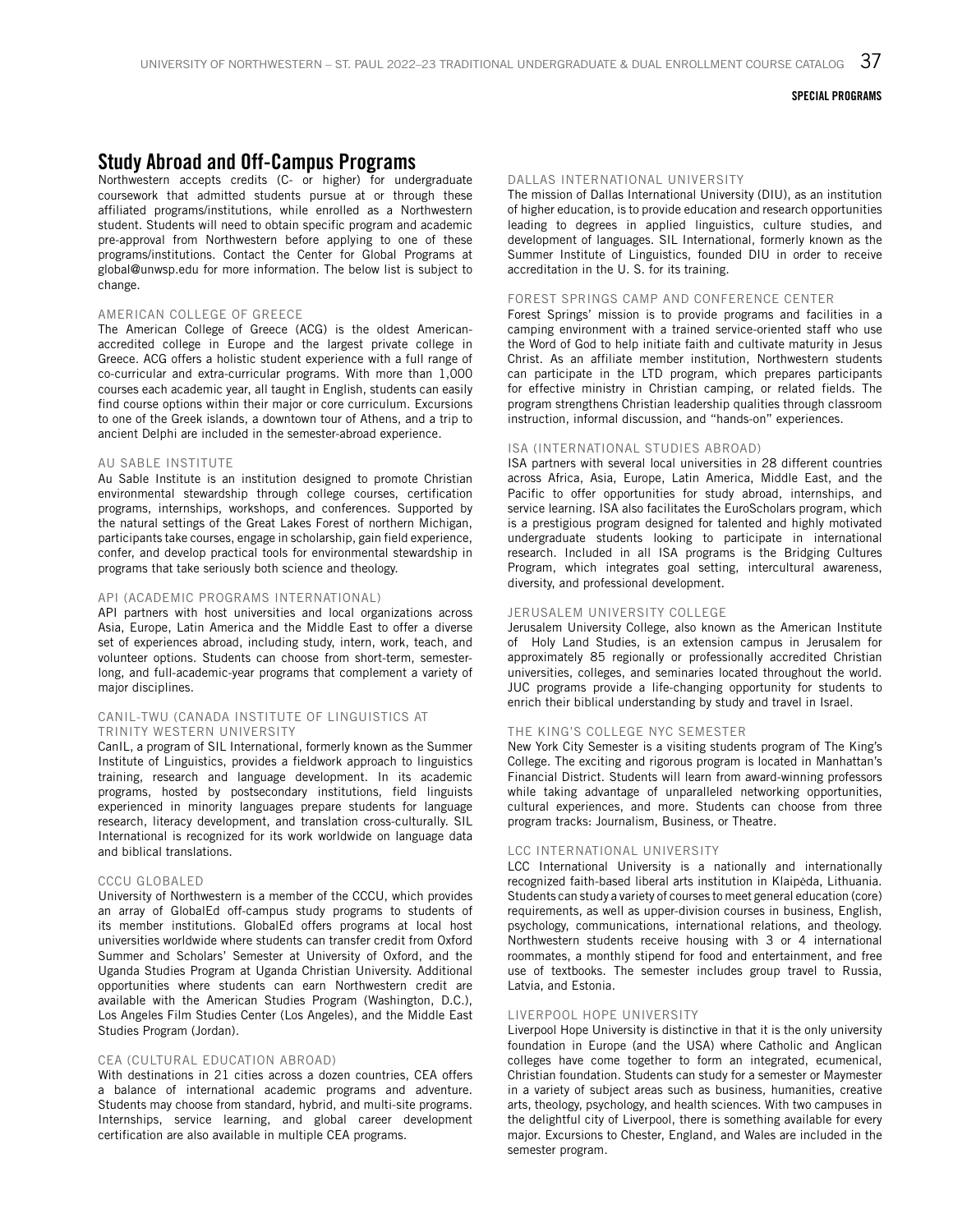#### SPECIAL PROGRAMS

#### SEMESTER IN SPAIN

Semester in Spain (SIS) is a program of Trinity Christian College located in Seville, Spain. It provides high-quality academic courses in the language, literature, history, and culture of Spain. To accomplish this, the program employs a faculty of highly qualified individuals, all Spanish nationals. Practical learning opportunities through language immersion and excursions complement the academic program.

#### STRANMILLIS UNIVERSITY COLLEGE

Stranmillis University College is a college of Queens University in Belfast, Northern Ireland. Stranmillis is internationally recognized as a center of excellence for teacher education programs and hosts approximately 80 international students each year for a semester of academic classes combined with supervised field experiences in local schools. Elementary Education majors have the option of completing a Global Studies Emphasis at Stranmillis. A number of opportunities are available across majors for semester and summer terms, including a 2-3 week Maymester to learn about the history, heritage and culture of Ireland including Peacebuilding and Reconciliation, Children's Literature, Community and Culture, Early Childhood Education, Contemporary Approaches to Teaching Languages, and Exercise Science and Sport.

#### STUDENTS INTERNATIONAL

Students International (SI) is a mission and community development organization with operations in various countries, including Costa Rica. SI's passion is to provide students with opportunities to participate in ministry and service sites that are related to their personal, academic, and vocational interests. In semester-long academic programs, students are mentored by SI full-time staff members as they serve in Costa Rica. SI provides student experiences that are transformative spiritually, academically, vocationally, and personally while simultaneously focusing on Christ-centered ministry through SI's presence within the San Jose, Costa Rica community.

#### VERITAS CHRISTIAN STUDY ABROAD

Veritas Christian Study Abroad is a division of ISA. All Veritas programs offer study abroad and mission opportunities for semester and summer terms. Certain programs also offer academic year terms or intensive language programs. The mission of Veritas Christian Study Abroad is to provide college-level study abroad programs at host universities while helping students develop as mission-minded Christian leaders as they learn to live and serve in another culture. Students will receive on-site spiritual support form a Mission Mentor who will help make their time abroad a spiritually challenging and growing experience. The Mission Mentor will also engage students in Christian community through a local church and other ministry opportunities.

### Dual Enrollment

The Office of Dual Enrollment (DE) serves both high school and college students, housing a course format that allows students to take Northwestern courses online. Students order textbooks (when they are not provided in electronic format) consistent with traditional undergraduate course practices. Other resources needed to complete courses, including audio and video presentations, are online. DE courses are developed by Northwestern faculty and each online course provides interaction between students and professors. DE follows its own calendar (see page 3).

Current offerings include courses that meet traditional undergraduate core curriculum requirements (see pages 41–42), as well as courses that lead toward a certificate (Certificate in Bible) or degree (Bachelor of Arts in Biblical & Theological Studies; Associate of Arts & Bible; Associate of Arts in Liberal Studies).

Two programs are available for public-, private- and home-schooled high school juniors and seniors. The Early College program allows students to take core curriculum university courses at a reduced cost. These courses may also be applied to the student's high school diploma, if the high school allows. The Postsecondary Enrollment Options (PSEO) program also provides most core curriculum courses. Tuition and most materials for PSEO are funded by the state for Minnesota residents. PSEO courses must be applied to the student's high school transcript.

Since new course offerings are being added each year, students should contact DE for the most up-to-date listing of courses and programs available. While anyone with a high school diploma or its equivalent may take individual courses, those desiring to apply DE courses toward a degree program at University of Northwestern must be admitted to the university according to regular admission criteria. Taking and passing DE courses without being admitted to University of Northwestern does not imply admissibility to the institution or eligibility to complete a certificate or degree program and does not grant eligibility to participate in co-curricular activities (e.g., collegiate level music, drama, or athletics; See page 11). Contact the Office of Dual Enrollment at 651-631-5300 or toll-free at 888-216-0069, e-mail de@unwsp.edu, or find more information online at unwsp.edu.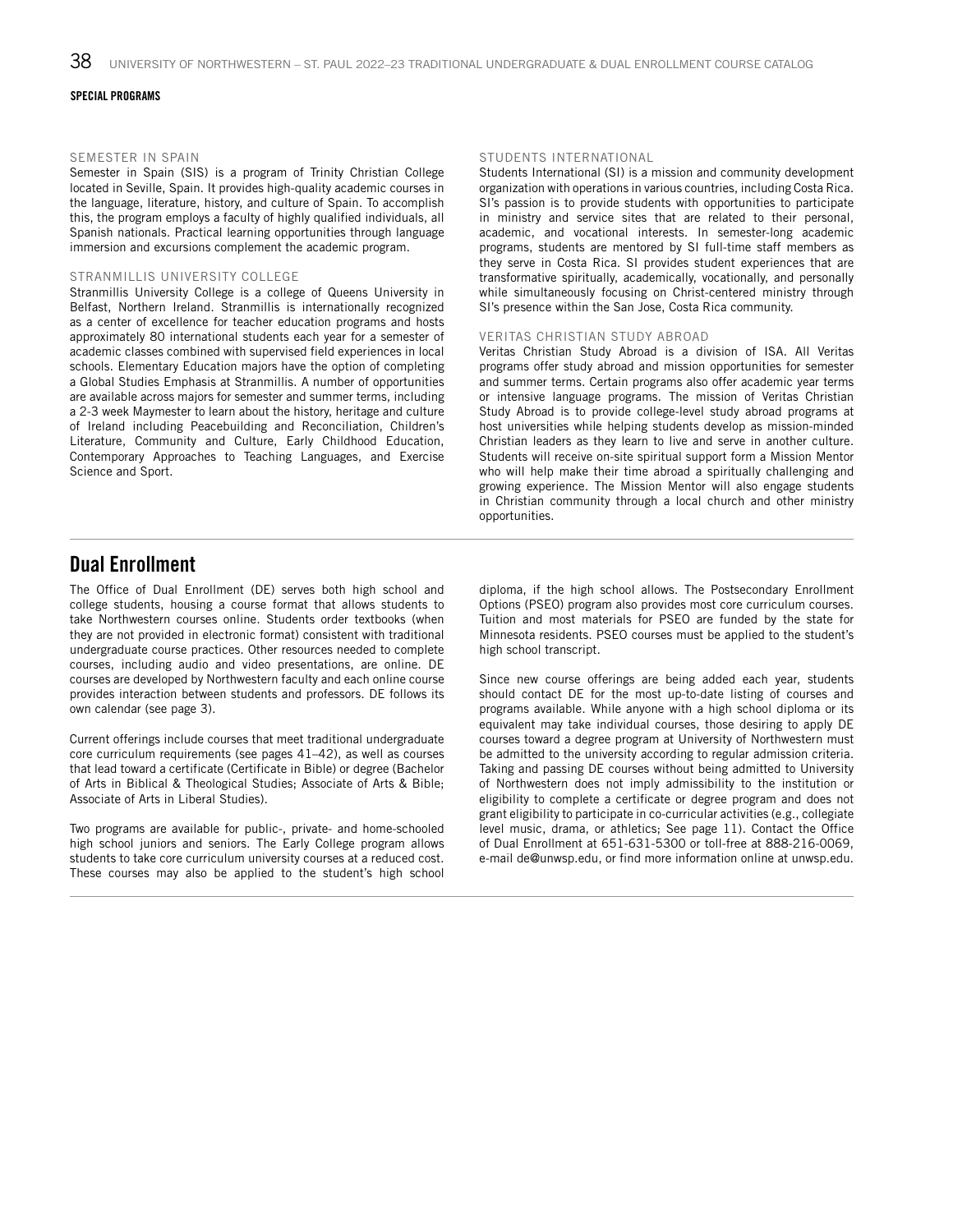## Course Numbering and Subject Prefixes

Each course is designated by a three-letter subject prefix and a four-digit course number.

### Course Levels

0001–0999 Not applicable to degree requirements 1000–1999 Freshman courses 2000–2999 Sophomore courses 3000–3999 Junior courses

4000–4999 Senior courses

5000–6999 Graduate courses

NOTE: APPLIED MUSIC AND MUSIC ENSEMBLE COURSES HAVE THEIR OWN NUMBERING PATTERNS. SEE PAGES 195–198.

### Course Numbering System

DIGIT REGULAR COURSES

- 1st Course Level: 0=Nondegree,1=FR, 2=SO, 3=JR, 4=SR
- 2nd Prerequisite Course Level Required Class Standing 0=None, 1=FR, 2=SO,3=JR, 4=SR
- 3rd Content Groupings (vary by department)
- 4th Sequential Courses: 1–4 Stand-Alone Courses: 5–9 and 0

#### DIGIT SPECIAL COURSES

- 1st Course Level: 0=Nondegree,1=FR, 2=SO, 3=JR, 4=SR
- 2nd Course Types: 6=Practical Experience, 7=Off-Campus Program (in some cases), 8=Topics/Dir Stdy/Honors/Seminar/SR Project/Capstone, 9=Professional Experience
- 3rd Course Subtypes (same for all departments) 4th Sequential Courses: 1–4 Stand-Alone Courses: 5–9 and 0

### Course Numbering System Suffixes

|    | Dual Licensure Student Teaching (Education) |   | Lab (Science) or Field Experience (Education) |
|----|---------------------------------------------|---|-----------------------------------------------|
| E. | Elementary Student Teaching (Education)     | M | Middle School Student Teaching (Education)    |
| H  | High School Student                         |   | Graduate-level Course                         |
|    | Teaching (Education)                        |   | Vocal Field Experience (Education)            |
|    | Instrumental Field Experience (Education)   |   |                                               |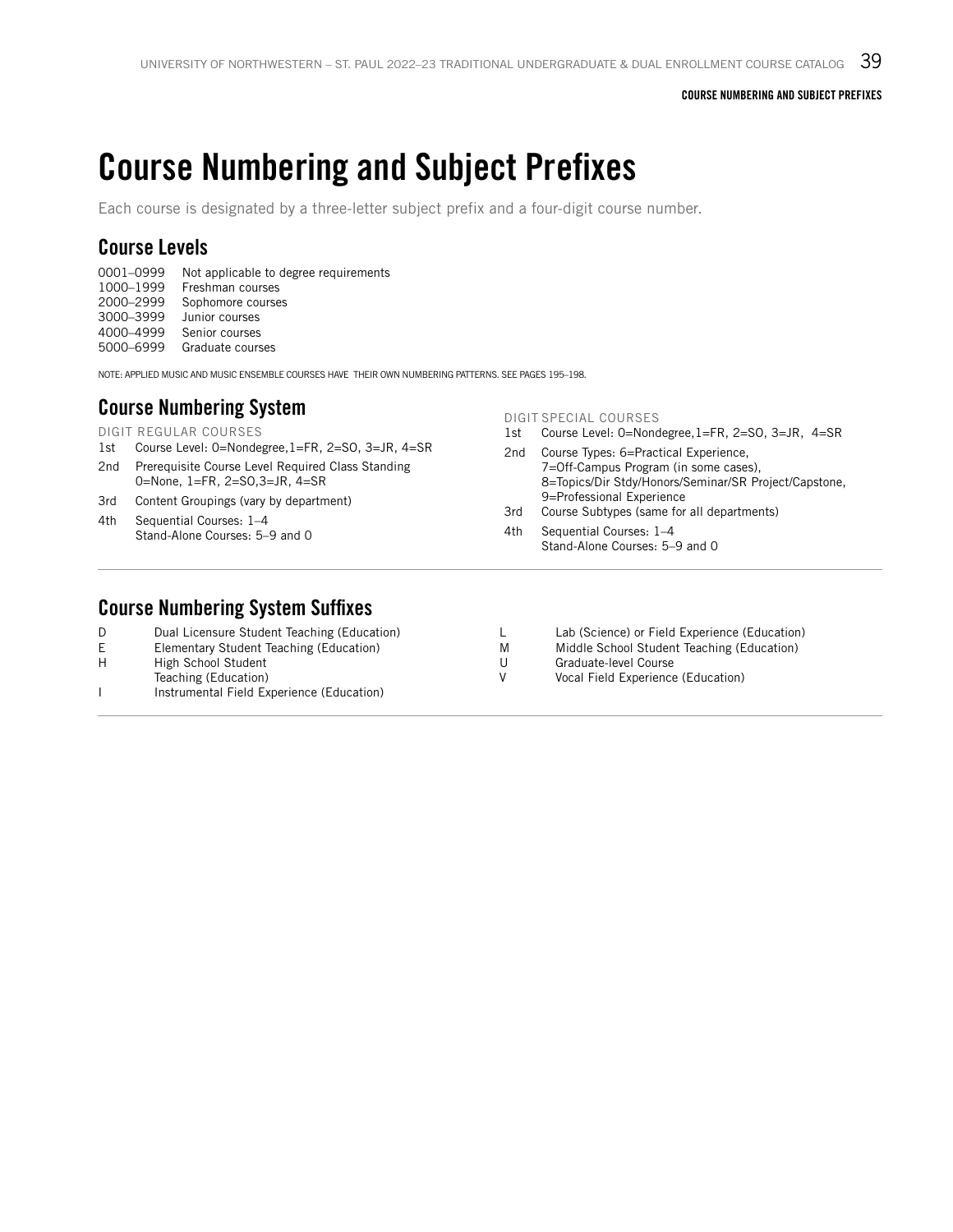#### COURSE NUMBERING AND SUBJECT PREFIXES

### Subject Prefixes

| ACC        | Accounting                                      | LIN        | Linguistics                                                                                                                                                       |
|------------|-------------------------------------------------|------------|-------------------------------------------------------------------------------------------------------------------------------------------------------------------|
| <b>ACL</b> | Ancient and Classical Languages                 | <b>LIT</b> | Literature                                                                                                                                                        |
| ANI        | Animation & Illustration                        | <b>LTH</b> | Literary Theory                                                                                                                                                   |
| ARA        | Arabic                                          | <b>MAE</b> | <b>Mathematics Education</b>                                                                                                                                      |
| <b>ART</b> | Art                                             | <b>MAT</b> | <b>Mathematics</b>                                                                                                                                                |
| ASI        | Au Sable Institute                              | <b>MCH</b> | Music in the Church                                                                                                                                               |
| ASP        | American Studies Program                        | <b>MDS</b> | Multi-Disciplinary Studies                                                                                                                                        |
| <b>ATH</b> | Athletics / Intercollegiate                     | <b>MEN</b> | Music Ensembles                                                                                                                                                   |
| <b>BIA</b> | <b>Biblical Arts</b>                            | <b>MEP</b> | Media Production                                                                                                                                                  |
| BIB        | Bible                                           | MES.       | Middle East Studies                                                                                                                                               |
| <b>BIO</b> | <b>Biology</b>                                  | <b>MGT</b> | Management                                                                                                                                                        |
| <b>BUS</b> | <b>Business</b>                                 | MIN        | Ministry                                                                                                                                                          |
| <b>CFD</b> | Child and Family Development Education          | <b>MIS</b> | Management Information Systems                                                                                                                                    |
| <b>CFS</b> | Forest Springs Camp & Conference Center         | <b>MKT</b> | Marketing                                                                                                                                                         |
| <b>CHE</b> | Chemistry                                       | MTC        | Music Theory and Composition                                                                                                                                      |
| <b>CHN</b> | Chinese                                         | <b>MUE</b> | Music Education                                                                                                                                                   |
| COM        | Communication                                   | MUH        | <b>Music History</b>                                                                                                                                              |
| COS        | <b>Computer Science</b>                         | <b>MUL</b> | Music Literature                                                                                                                                                  |
| CRJ        | <b>Criminal Justice</b>                         | <b>MUP</b> | Music, Applied                                                                                                                                                    |
| DAL        | Data Analytics                                  | <b>MUS</b> | Music, General                                                                                                                                                    |
| <b>DES</b> | Design                                          | <b>NUR</b> | <b>Nursing</b>                                                                                                                                                    |
| EAR        | Visual Arts Education                           | PHE        | <b>Physical Education, Activity Courses</b>                                                                                                                       |
| ECE        | Early Childhood Education                       | PHI        | Philosophy                                                                                                                                                        |
| ECO        | Economics                                       | PHY        | Physics                                                                                                                                                           |
| <b>EDE</b> | <b>Communication Arts/Literature Education</b>  | <b>POS</b> | <b>Political Science</b>                                                                                                                                          |
| <b>EDL</b> | English as a Second Language Education          | PRL        | <b>Public Relations</b>                                                                                                                                           |
| EDU        | Education                                       | <b>PSY</b> | Psychology                                                                                                                                                        |
| EEL        | <b>Elementary Education</b>                     | <b>RDG</b> | Reading                                                                                                                                                           |
| EGR        | Engineering                                     | <b>RUS</b> | Russian                                                                                                                                                           |
| <b>ENG</b> | English                                         | SCI        | Science, General                                                                                                                                                  |
| <b>EPH</b> | <b>Physical Education</b>                       | <b>SIA</b> | Students International Abroad                                                                                                                                     |
| <b>ESL</b> | Teaching English to Speakers of Other Languages | <b>SOC</b> | Sociology                                                                                                                                                         |
| <b>FIN</b> | Finance                                         | <b>SPA</b> | Spanish                                                                                                                                                           |
| GEO        | Geography                                       | SPD        | Special Education                                                                                                                                                 |
| <b>GST</b> | <b>General Studies</b>                          | <b>SPE</b> | Speech                                                                                                                                                            |
| HCM        | Healthcare Management                           | <b>SPN</b> | Spanish                                                                                                                                                           |
| <b>HIS</b> | History                                         | <b>SSE</b> | Social Studies Education                                                                                                                                          |
| <b>HPE</b> | Health/Physical Education                       | <b>STS</b> | <b>Study Skills</b>                                                                                                                                               |
| <b>HSC</b> | <b>Health Sciences</b>                          | <b>THE</b> | Theatre                                                                                                                                                           |
| <b>ICS</b> | Intercultural Studies                           | <b>WLE</b> | World Language Education                                                                                                                                          |
| <b>IDS</b> | Interdisciplinary Studies                       | YOU        | Youth Studies                                                                                                                                                     |
| JOU        | Journalism                                      |            |                                                                                                                                                                   |
| KIN        | Kinesiology                                     |            | A LIST OF PLANNED COURSE OFFERINGS (X-CHART), AVAILABLE ON THE REGISTRAR'S OFFICE                                                                                 |
| LAF        | Los Angeles Film Studies Center                 |            | CONFLUENCE SPACE OR IN THE REGISTRAR'S OFFICE, LISTS THE INTENDED SCHEDULE OF<br>COURSES FOR FOUR YEARS IN ADVANCE. HOWEVER, THAT LISTING IS SUBJECT TO REVISION. |
| LAN        | Languages and Cultures                          |            | CLASSES FOR WHICH THERE IS INSUFFICIENT DEMAND ARE SUBJECT TO CANCELLATION.                                                                                       |
| LDR        | Leadership                                      |            |                                                                                                                                                                   |
|            |                                                 |            |                                                                                                                                                                   |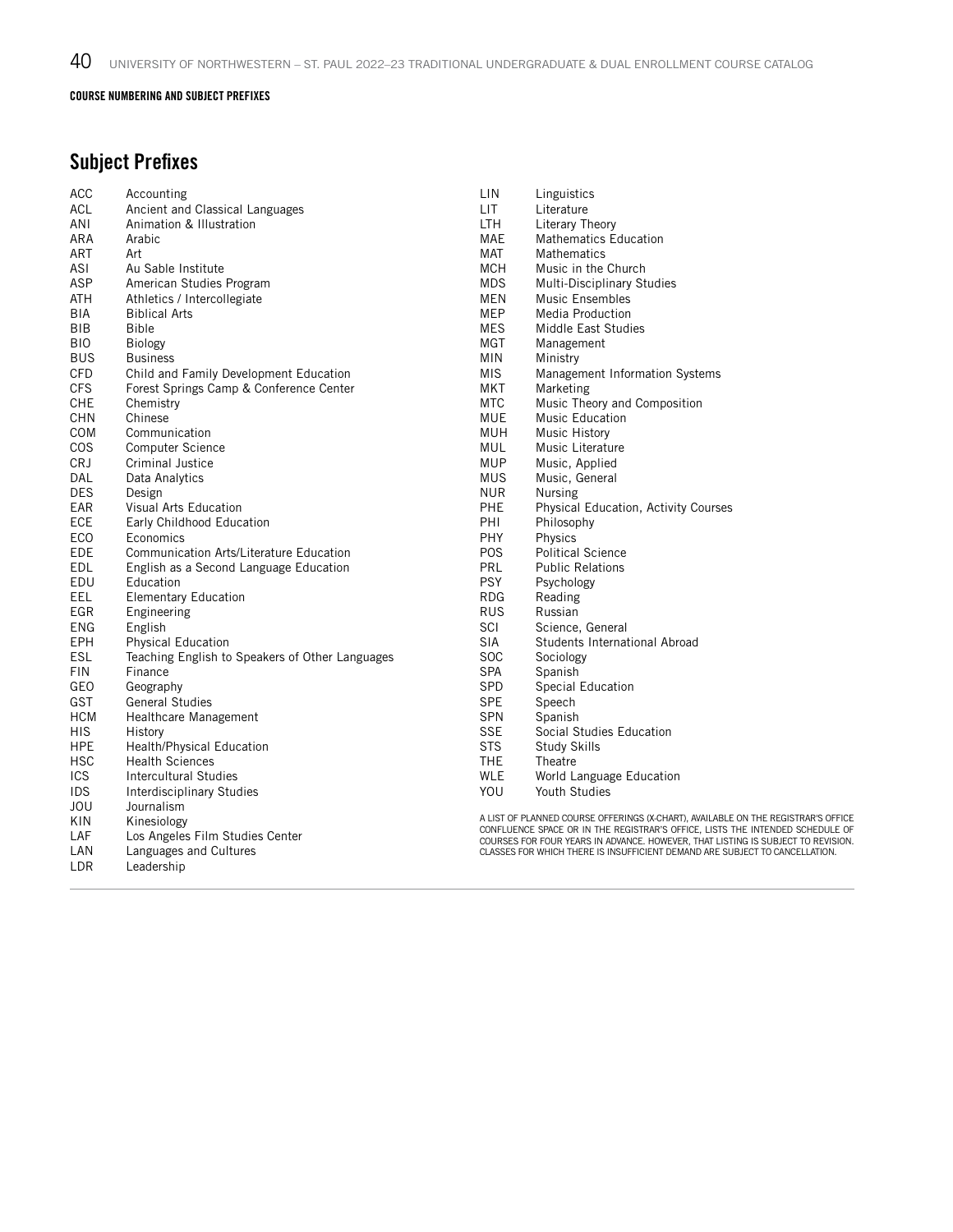## Bachelor's Degree Programs

This section indicates requirements for all bachelor's degree programs offered at University of Northwestern: Bachelor of Arts, Bachelor of Science, Bachelor of Music, Bachelor of Music Education and Bachelor of Science in Nursing. Bachelor of Arts programs include a foreign language requirement.

Students in majors offered as Bachelor of Science programs may choose to graduate with a Bachelor of Arts degree if they meet the foreign language requirement. However, students in majors offered only as Bachelor of Arts programs may not elect to graduate with a Bachelor of Science degree.

Students may seek more than one baccalaureate degree but it must be a different degree from the previous one(s) (e.g., Bachelor of Arts versus Bachelor of Science). Additionally, the student must complete a minimum of 30 credits beyond the initial degree in a different major. At least 155 credits are required for graduation with a double degree. All prerequisites, supporting courses and departmental requirements for each major must be completed. The student should confer with the departments in which the majors are sought and with the Registrar. On the issue of double major, see page 47.

## Core Curriculum

### BECOMING LIKE CHRIST FOR GOD'S GLORY: THE CORE OF THE NORTHWESTERN CURRICULUM

### Purpose of the Core Curriculum

The Core Curriculum at University of Northwestern – St. Paul provides a structure through which the educational philosophy of the institution is achieved. Grounding all intellectual inquiry in the truth of the Bible and God as the Ultimate Reality of the universe requires exploration of the following three critical questions, all of which find their answer in Christ.

- **• What is real?** Christ is the foundation of all reality (Col. 1)
- **• What can we know?** Christ is the source of all knowledge (Col. 2)
- **• How should we live?** Christ is our model (Phil. 2)

The Core Curriculum seeks to support students in developing a deep understanding of these truths and in applying them in their lives and within a variety of disciplinary contexts. The transformative process of "becoming like Christ for God's glory" is at the center of all intellectual inquiry at Northwestern. The Core Curriculum provides a foundation for this inquiry which is later expanded within the specific academic discipline.

### What does it mean to "Become like Christ for God's Glory"?

The Scriptures teach us that the ultimate purpose of all things is the glory of God. Whether in small things like eating or drinking (I Cor. 10:31), or important things like doing good works and living godly lives in our bodies (Matt 5:16, I Cor. 6:20), our adoption through Jesus Christ has the glory of God as its goal (Eph. 1:12). For this reason, near the end of his ministry Jesus prayed, "Father, glorify your name!" (John 12:28). All creation exists to bring glory to God—even nature itself (Ps. 19:1)—and as His children we are called to reflect that glory. But what is the glory of God? When Moses encountered God, he asked to see God's glory. God's response was that He would show Moses His goodness, proclaim His sacred Name, and have grace and compassion on whomever He wills (Ex. 33:18-19). Thus, the glory of God is the manifestation of His divine attributes, especially His sovereignty, goodness, grace, and compassion. Furthermore, Jesus told His disciples that the Father is glorified when we bear fruit (John 15:8).

How is it that we are able to bear fruit that leads to the glory of God? We are not able to do this on our own, because apart from Christ we are dead in our trespasses and sins (Eph. 2:1). For this reason, the Gospel calls all people to turn to God in repentance and believe in the Lord Jesus Christ (Acts 20:21), which leads to forgiveness and sanctification (Acts 26:18). After entering into this new life in Christ, we must be filled with the Holy Spirit to develop the Christian virtues known as the fruit of the Spirit (Eph. 5:18 and Gal. 5:22-23). The work of the Holy Spirit and the word of Christ (Col. 3:16) then result in our transformation into the image and likeness of Christ (Rom. 8:29; II Cor. 3:18; Eph. 4:13). Thus, to give God glory is to make the invisible God visible by manifesting the life of Christ through the fruit of the Holy Spirit.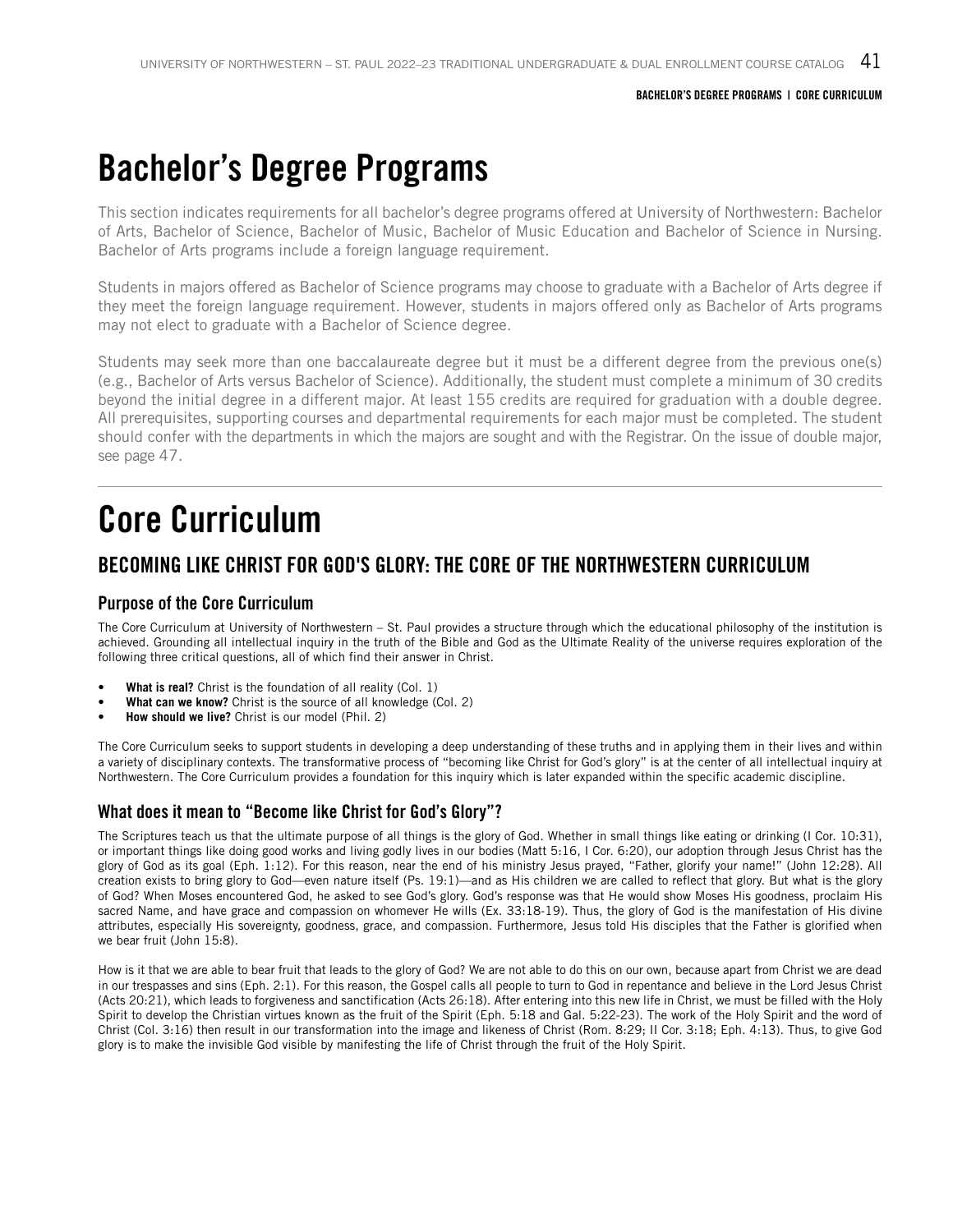#### **CORE CURRICULUM**

#### Structure of the Core Curriculum

The structure of the Core Curriculum allows all students to engage in the following areas of learning.

- **• Foundational Skills**: Coursework is designed to provide foundational skills in effective oral and written communication and information literacy, recognizing that these are essential skills across academic disciplines.
- **• Biblical Thinking & Living:** Students are provided with opportunities to study Scripture in depth, to develop interpretive skills, and to wrestle with difficult theological and philosophical questions that will allow them to articulate a Christian perspective on personal, academic, religious, and social issues that is grounded in biblical truth. Transformation into the image of Christ is at the center of this study and allows students to confidently step into the challenging conversations that we all encounter in a secular society.
- **• Leadership & Professionalism**: Students complete a two-course sequence in leadership development that examines the integration of personal spiritual formation, biblically based leadership, professional skills, and cultural and global engagement. A focus on individual strengths and motivations and their impact on calling and career is included.
- **• Cultural & Global Engagement**: Students develop an understanding and appreciation of their own and others' historical, societal, and cultural perspectives. Skills in intercultural competence, thoughtful civic participation, and responsible global engagement with a biblical mindset are emphasized. Students are encouraged to select experiences such as cultural and global engagement courses, modern world languages, study-abroad experiences, or cross-cultural opportunities which will contribute to their own personal growth related to cultural and global engagement.
- **• Broad Exposure to Academic Disciplines**: Recognizing that professionals need skills from a variety of academic fields, students are given the opportunity to explore a broad range of courses from different disciplines. These include academic areas such as the humanities, the arts, social sciences, mathematics, and natural sciences.

## Core Curriculum REQUIREMENTS. 55 cr

University of Northwestern seeks to produce, through completion of core curriculum requirements, a Christlike, Spirit-filled graduate who is broadly educated in terms of a biblical worldview.

#### Biblical Thinking & Living. . . 22 cr

| <b>BIA1007</b> | Christian Thinking & Living (or BIA1826 Honors) 2                  |
|----------------|--------------------------------------------------------------------|
| <b>BIA1015</b> | Interpreting Scripture (or BIA1827 Honors)                         |
|                | or MIN2016 Biblical Interpretation for Study 2                     |
| BIB2005        | Survey of the Old Testament (or BIB2827 Honors) 4                  |
| <b>BIB2008</b> | Survey of the New Testament (or BIB2826 Honors) 2                  |
|                | Bible Exposition: Select from ACL2001, 2002, 2011, 2012.           |
|                | 3201, 3202; BIB3015-3020, 3115-3827, 6211U, 6214U. 4               |
| BIB4360        | Systematic Theology (or BIB4825 Honors) or BIB4365                 |
|                | or BIB4460 (or BIB6312U for Accelerated/Dual Degree                |
|                | $B.A.M.Div. program) \ldots \ldots \ldots \ldots \ldots \ldots 4$  |
|                | Theological Philosophy (select from list on page 43) $\dots \dots$ |
|                |                                                                    |
| LDR1015        | Leadership for Transformation (or LDR1825 Honors) 4                |
|                |                                                                    |
| LDR4425        | Leading with Courage and Calling (or LDR4825 Honors) 2             |
|                |                                                                    |
|                | $\cdots$ $\cdots$ $\cdots$ $\cdots$ $\cdots$ $\cdots$ $\cdots$     |

#### ENG1105 Composition\* (**or** ENG1825 Honors). . 4 SPE1075 Public Speaking (or SPE1825 Honors) . . . . . . . . . 3 \*NON-NATIVE SPEAKERS OF ENGLISH MAY SUBSTITUTE LAN1105 FOR ENG1105.

| ENG2205 Critical Thinking & Writing (or ENG2825 Honors). 2                                                                                                                                         |
|----------------------------------------------------------------------------------------------------------------------------------------------------------------------------------------------------|
| Cultural & Global Engagement $\ldots \ldots \ldots \ldots \ldots \ldots \ldots \ldots \ldots \ldots$<br>HIS1005 Historical Perspectives on Culture, Belief<br>& Civilization (or HIS1825 Honors) 4 |
| Cultural & Global Engagement / Modern World Language                                                                                                                                               |
| Art, Music, Theater, Film, Literature (select from list on page 43) 4<br>A MAXIUMUM OF 2 CREDITS IN MUSIC ENSEMBLES OR THE 1045 MAY APPLY.                                                         |
|                                                                                                                                                                                                    |

Critical Thinking & Information Literacy. . 2 cr

Mathematics, Natural Science, Social Science (select from list on page 43). . 4 MUST INCLUDE AT LEAST ONE MATHEMATICS AND ONE NATURAL SCIENCE COURSE. EXCLUDES BIO1025 AND MAT0008.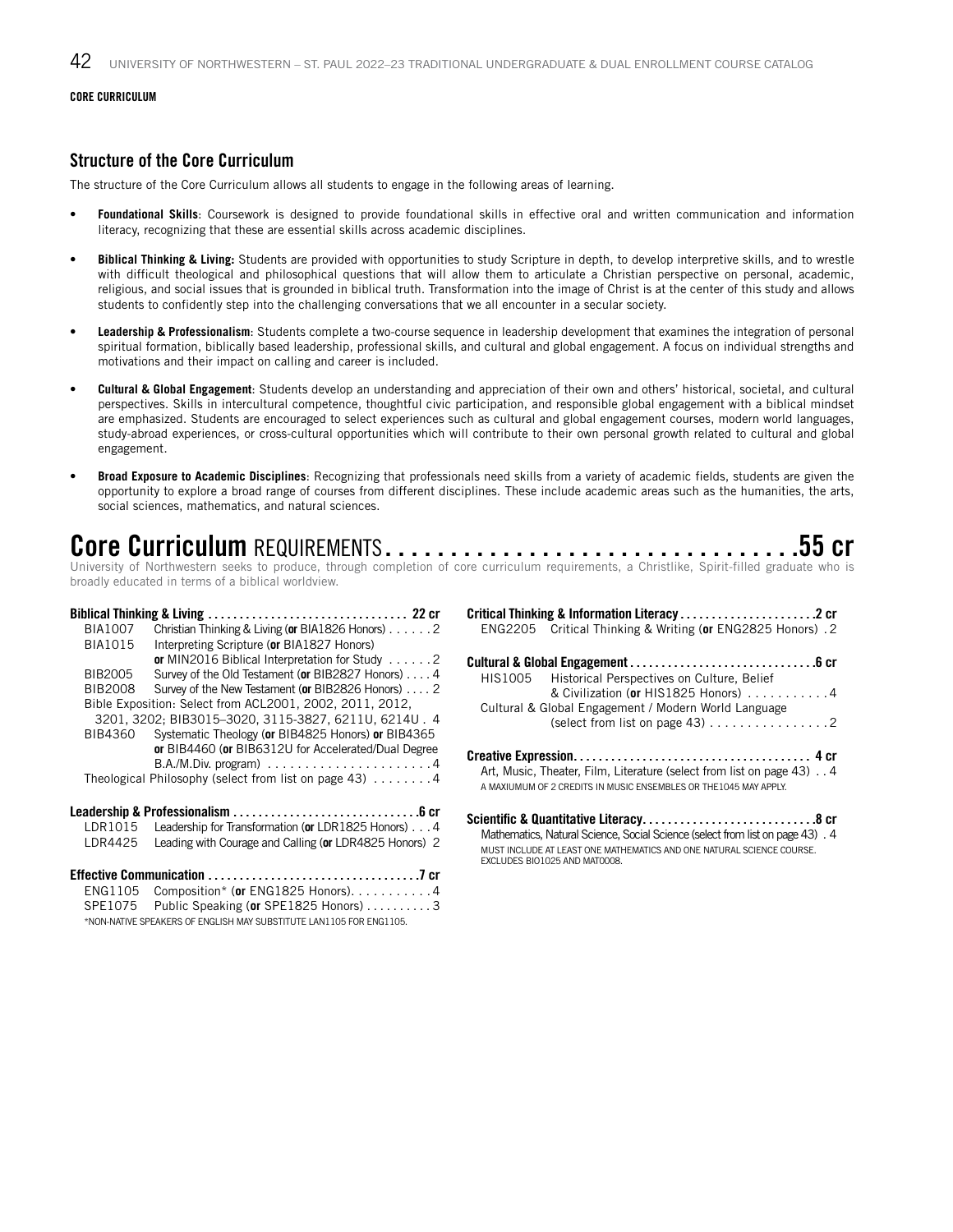## Core Curriculum CATEGORY COURSE LISTINGS

The below course listing relates to the core curriculum requirements on pages 42, 62 and 133.

### BIBLICAL THINKING & LIVING

#### THEOLOGICAL PHILOSOPHY  $DIAEO21II$  Apologeti

|         | BIB Topics in Bible as approved by core curriculum committee  |
|---------|---------------------------------------------------------------|
| PHI2005 | Introduction to Philosophy** 4 cr                             |
| PHI2006 | Fundamentals of Logic 2 cr                                    |
| PHI2016 |                                                               |
| PHI2055 | Introduction to Theological Philosophy $\ldots \ldots$ . 2 cr |
| PHI3011 | History of Philosophy: Ancient 2 cr                           |
| PHI3012 | History of Philosophy: Medieval 2 cr                          |
| PHI3013 | History of Philosophy: Modern 2 cr                            |
|         |                                                               |

### CULTURAL & GLOBAL ENGAGEMENT

| COM3107  | Intercultural Communication 4 cr                            |
|----------|-------------------------------------------------------------|
| EDU3209  | Human Relations in a Cross-Culturally Diverse World . 2 cr  |
| EDU3209L |                                                             |
| EDU3225  | Educating Multilingual Learners. 2 cr                       |
| HIS3155  |                                                             |
| HIS3156  | History of Russia from Earliest Times to the Present . 4 cr |
| HIS3166  | History of the Modern Middle East 4 cr                      |
| ICS2015  |                                                             |
| ICS2045  |                                                             |
| ICS3015  | Race and Ethnicity in America4 cr                           |
| ICS3016  |                                                             |
| ICS3067  |                                                             |
| ICS3068  | Relief and Development 2 cr                                 |
| ICS3206  | Intercultural Teamwork 2 cr                                 |
| ICS3209  | Urban Community Development. 2 cr                           |
| ICS3215  | Contemporary Religious Movements 2 cr                       |
| ICS4025  | Culture, Change, and Worldview. 2 cr                        |
| LIN2226  | Introduction to Linguistics4 cr                             |
| LIT2118  | Multiethnic American Literature4 cr                         |
| LIT2156  | Contemporary Poetry2 cr                                     |
| LIT2157  |                                                             |
| LIT3145  | Contemporary World Literature2 cr                           |
| MEP3805  | Special Topic: Global Media Ministry 2 cr                   |
|          |                                                             |

### CREATIVE EXPRESSION

|                          | Any ART-prefix course(s) except ART4855, ART4995 |
|--------------------------|--------------------------------------------------|
| COM2007                  | Introduction to Film $\ldots$ , 2 cr             |
| COM2008                  |                                                  |
| <b>DES1031</b>           |                                                  |
| DFS2111                  | Introduction to Graphic Design 2 cr              |
| <b>ENG2215</b>           |                                                  |
| <b>FNG2216</b>           |                                                  |
| <b>FNG2217</b>           |                                                  |
| Any LIT-prefix course(s) |                                                  |
| MCH3007                  | History of Music in the Church. 2 cr             |
| MDS1015                  | Big Ideas Through the Creative Lens. 2 cr        |
| MFP1012                  |                                                  |
| MEP1013                  |                                                  |
| MEP1016                  |                                                  |
| MFP2055                  |                                                  |
|                          |                                                  |

| PHI3014 | History of Philosophy: Contemporary. 2 cr                         |
|---------|-------------------------------------------------------------------|
| PHI3025 |                                                                   |
| PHI3028 |                                                                   |
| PHI3035 |                                                                   |
|         | PHI/SCI3037 Science and Theology4 cr                              |
|         | PHI3057 Christian Apologetics 2 cr                                |
|         | PHI3145 The Nature of Knowledge 2 cr                              |
|         | PHI Topics in Philosophy as approved by core curriculum committee |
|         |                                                                   |

| MIN3207  | Ministry in a Globalized World 2 cr                                   |
|----------|-----------------------------------------------------------------------|
| MIN5610U | Ministering Culturally and Globally. 2 cr                             |
| MUH3106  | Music in World Cultures 2 cr                                          |
| NUR3317  | Serving Transcultural Populations. 4 cr                               |
| THE3075  |                                                                       |
|          | Modern language courses (e.g., CHN, RUS, SPA prefix)                  |
|          | Study abroad courses* from the below:                                 |
|          | American College of Greece – Greece                                   |
|          | API (Academic Programs International)                                 |
|          | CanIL-TWU (Canada Institute of Linguistics at Trinity Western         |
|          | University) - Canada                                                  |
|          | CCCU GlobalEd – (approved for experiences at international locations) |
|          | CEA (Cultural Education Abroad) – Europe and South America            |
|          | Dallas International University - Texas                               |
|          | ISA (International Studies Abroad) – Asia, Europe, Pacific, Central   |
|          | and South America                                                     |
|          | LCC International University - Lithuania                              |
|          | Liverpool Hope University - England                                   |
|          | Semester in Spain - Spain                                             |
|          | Stranmillis University College - Northern Ireland                     |
|          | Students International - Costa Rica                                   |
|          | Veritas Christian Study Abroad a program of ISA                       |

| MUH3105 |                                                                                   |
|---------|-----------------------------------------------------------------------------------|
| MUH3106 | Music in World Cultures 2 cr                                                      |
| MUS1075 |                                                                                   |
|         | Music Ensembles MEN: 3001, 3002, 3003, 3030, 3031, 3040, 3041                     |
|         | (MAXIMUM OF 2 CREDITS MAY APPLY TOWARD CREATIVE EXPRESSION)                       |
| SPA3325 | Latin American Short Stories4 cr                                                  |
| THF1035 | Introduction to Dance $\ldots$ , $\ldots$ , $\ldots$ , $\ldots$ , $\ldots$ , 2 cr |
| THE1045 | Theatre Production and Performance                                                |
|         | (MAXIMUM OF 2 CREDITS MAY APPLY TOWARD CREATIVE EXPRESSION)                       |
| THE1051 | Acting $1, \ldots, \ldots, \ldots, \ldots, \ldots, \ldots, \ldots, \ldots, 4$ cr  |
| THF1055 | Introduction to Theatre 2 cr                                                      |
| THF2045 | Children's Theatre 2 cr                                                           |
| THE3181 | Theatre History to 1850 4 cr                                                      |
| THF3282 | Theatre History after 1850 4 cr                                                   |
|         |                                                                                   |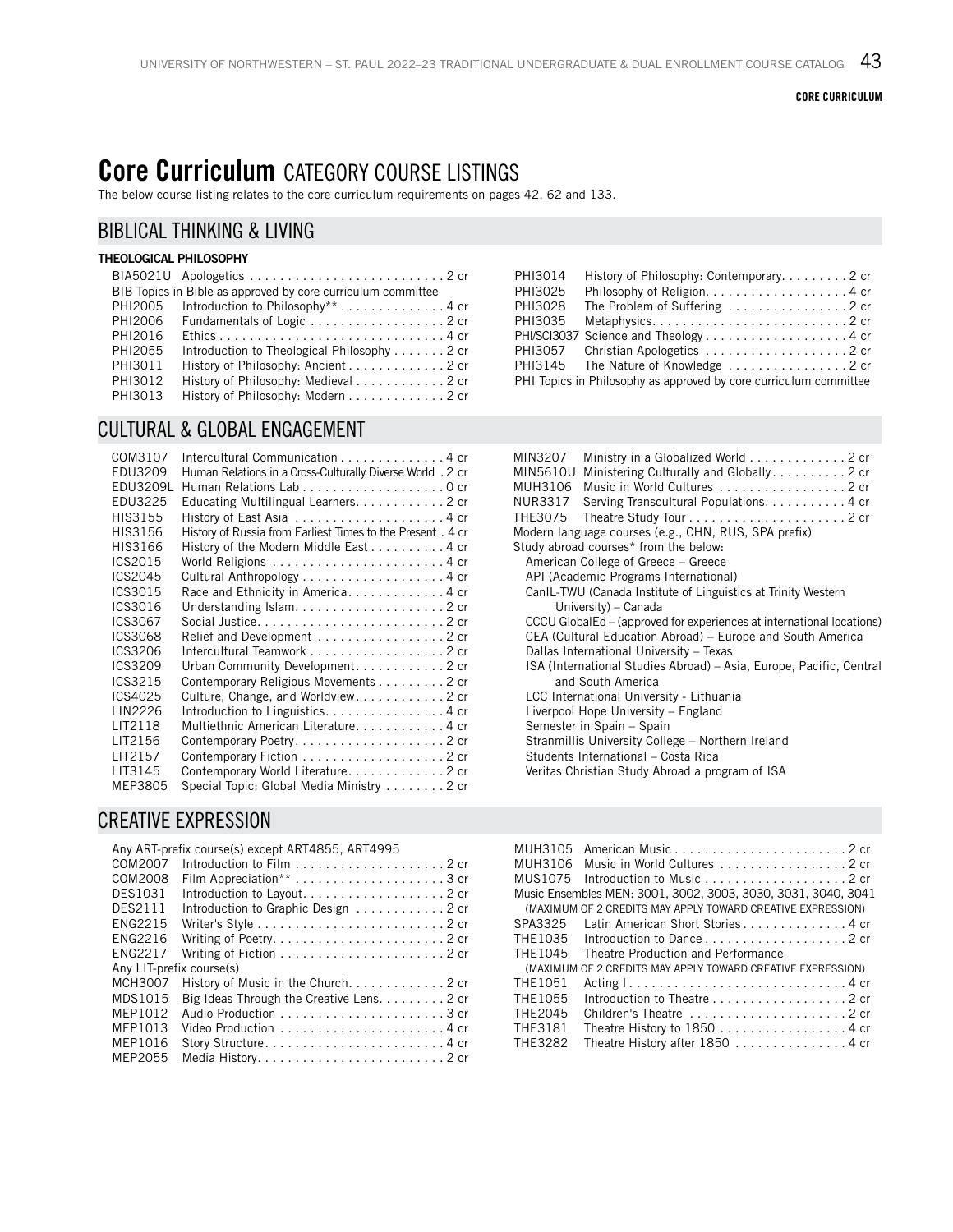#### CORE CURRICULUM

### SCIENTIFIC & QUANTITATIVE LITERACY

| <b>MATHEMATICS</b>     |                                                                                   |
|------------------------|-----------------------------------------------------------------------------------|
| MAT1005                | Mathematics for the Liberal Arts 4 cr                                             |
| MAT1006                | Mathematics for Elementary School Teachers 4 cr                                   |
| MAT1035                |                                                                                   |
| MAT1126                | Precalculus $\ldots \ldots \ldots \ldots \ldots \ldots \ldots \ldots \ldots 4$ cr |
| MAT2055                |                                                                                   |
| MAT2121                | Calculus and Analytic Geometry I. 4 cr                                            |
| MAT2122                | Calculus and Analytic Geometry II 4 cr                                            |
| PSY3208                | Statistics for the Social Sciences 4 cr                                           |
| <b>NATURAL SCIENCE</b> |                                                                                   |
| BI01007                | DNA: The Language of Life $\ldots \ldots \ldots$ 2 cr                             |
| BI01008                | Microbes and Society 2 cr                                                         |
| BI01009/1009L          | Concepts of Biology/Lab 4 cr                                                      |
| BI01011/1011L          | Principles of Biology I/Lab. 4 cr                                                 |
| BI02015                | Sustainable Urban Agriculture 2 cr                                                |
| BI02113/2113L          | Principles of Biology III/Lab. 4 cr                                               |
| BI02805                | Topics in Biology 2-4 cr                                                          |
| BI02825/2825L          | Honors Topics in Biology/Lab 2–4 cr                                               |
| BI03276/3276L          | Field Biology/Lab 4 cr                                                            |
| CHE1006/1006L          | Concepts of Chemistry/Lab** 5 cr                                                  |
| CHE1021/1021L          | Principles of Chemistry I/Lab 4 cr                                                |
| CHE1121/1121L          | General Chemistry I/Lab <sup>**</sup> 5 cr                                        |
| PHY1101/1101L          | Fundamentals of Physics I/Lab 4 cr                                                |
| PHY1201/1201L          | Engineering Physics I/Lab. 4 cr                                                   |
| SCI1006                | Creative Explorations of Earth Science 2 cr                                       |
| SCI1010/1010L          | Environmental Science/Lab. 4 cr                                                   |
| SCI1015/1015L          | Environmental Science and Sustainability/Lab**5 cr                                |
| SCI2108/2108L          | Concepts of Astronomy/Lab** 5 cr                                                  |

#### SOCIAL SCIENCE

|          | Any ANT- ECO-, GEO-, or SOC-prefix course(s) |
|----------|----------------------------------------------|
| COM2107  | Communication Theory 4 cr                    |
| COM4105  | Mass Media and Society 4 cr                  |
| ICS1045  | Introduction to Anthropology 4 cr            |
| ICS2045  |                                              |
| MIN3045  | Developmental Foundations for Ministry 4 cr  |
| MIN5045U | Human Development for Ministry4 cr           |
| POS1005  | Introduction to Political Science  4 cr      |
| P0S2005  | U.S. National Government 4 cr                |
| P0S3165  |                                              |
| P0S3205  | International Relations since WWII 4 cr      |
| PSY1005  | Introduction to Psychology. 4 cr             |
| PSY2108  |                                              |

\*SEE RELATED INFORMATION ON PAGES 20–21 AND 38–39. \*\* ONLY OFFERED THROUGH DUAL ENROLLMENT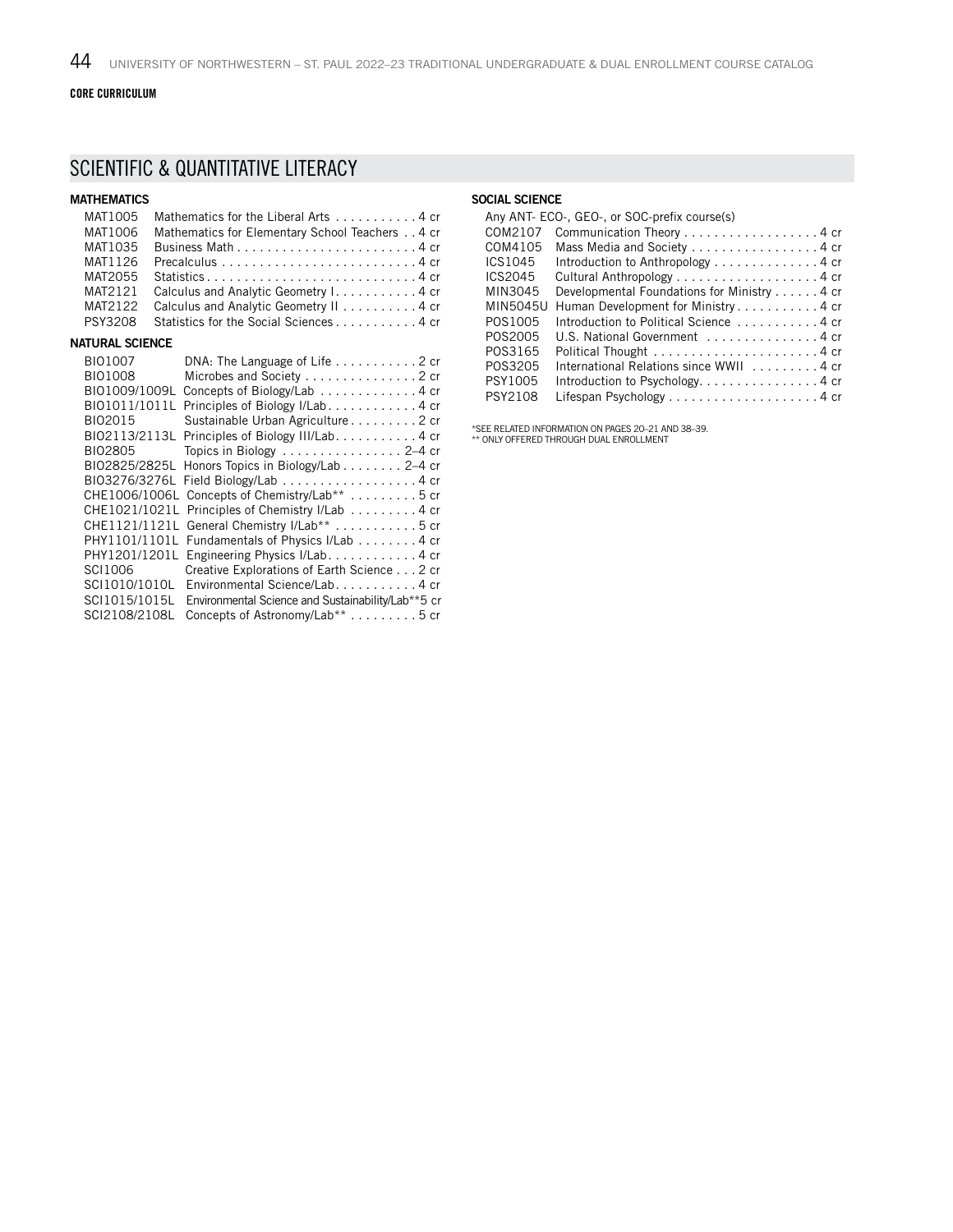## Proportional Requirements for Transfer Students: Signature Courses within the Core Curriculum

Transfer students who first enroll at Northwestern as sophomores, juniors, or seniors seeking a bachelor's degree are to fulfill the core curriculum requirement on a proportional basis for signature courses. Signature courses fulfill the Biblical Thinking & Living core category and the Leadership & Professionalism category. All other core curriculum category requirements must be completed. For purposes of administering the core curriculum requirement, class standing of transfer students is based on the total of "transferable" credits from all colleges and universities previously attended (see definition on page 29) and credits awarded by University of Northwestern on the basis of examinations taken before matriculation.

Requests for transfer equivalency for BIA, BIB, and Theological Philosophy credits should be approved by the Chair of the Department of Biblical & Theological Studies. Requests for transfer equivalency for LDR courses should be approved by the Chair of the Department of Christian Ministries.

| BIA1007<br>BIA1015<br>BIB2005<br>BIB2008 |                                                                                                     |  |
|------------------------------------------|-----------------------------------------------------------------------------------------------------|--|
| BIB4360                                  | Systematic Theology (or BIB4825 Honors) or BIB4365 Historical Theology or BIB4460 Biblical Theology |  |

| JUNIOR TRANSFER (60–89 transferable credits) 16 cr |
|----------------------------------------------------|
|----------------------------------------------------|

| BIB4360 Systematic Theology (or BIB4825 Honors) or BIB4365 Historical Theology or BIB4460 Biblical Theology |  |
|-------------------------------------------------------------------------------------------------------------|--|
|                                                                                                             |  |
|                                                                                                             |  |
|                                                                                                             |  |
|                                                                                                             |  |

### SENIOR TRANSFER (90+ transferable credits). . **10–11 cr**

| BIB4360 Systematic Theology (or BIB4825 Honors) or BIB4365 Historical Theology or BIB4460 Biblical Theology |  |
|-------------------------------------------------------------------------------------------------------------|--|
|                                                                                                             |  |
|                                                                                                             |  |
|                                                                                                             |  |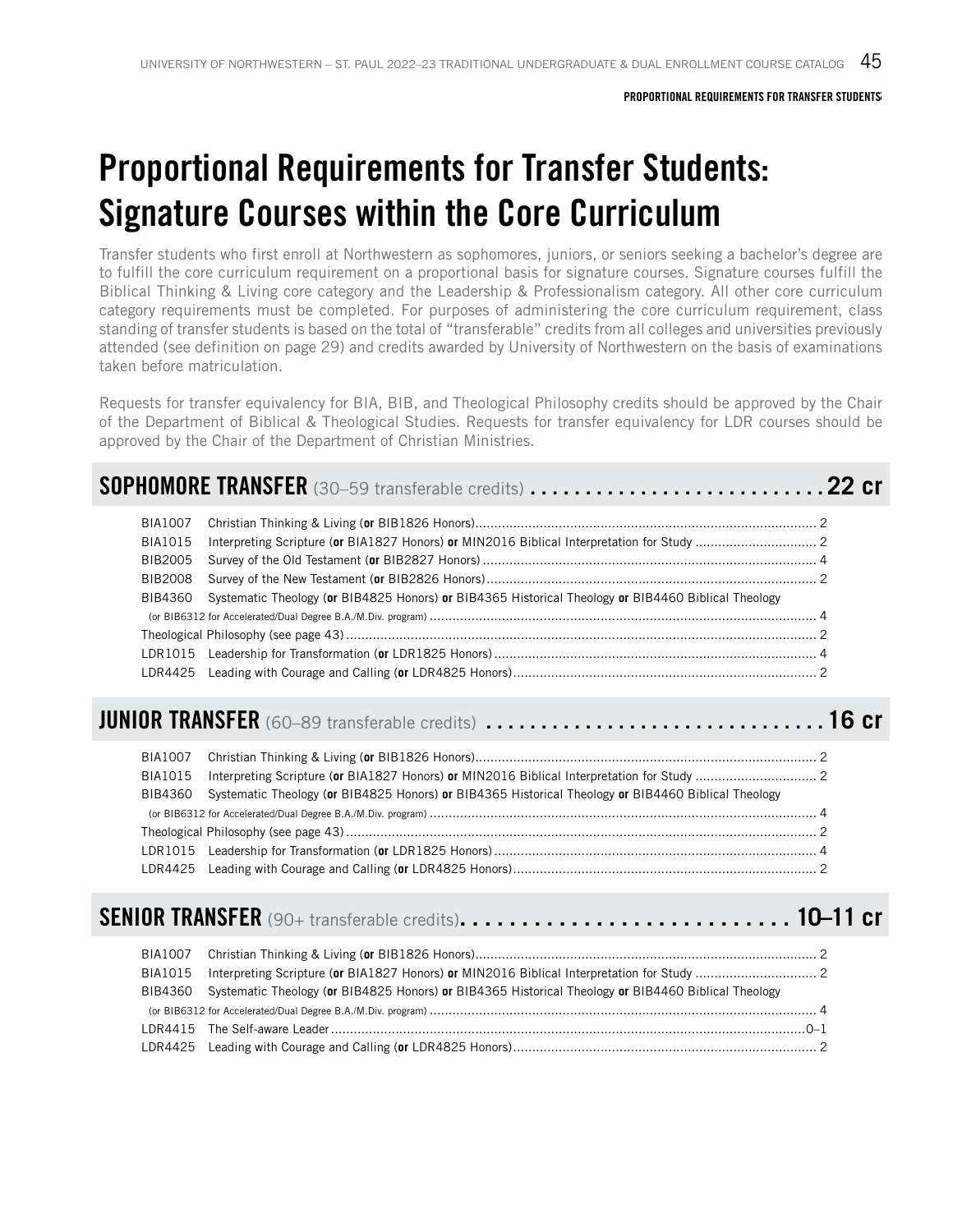## Certificates, Competencies, Majors, Minors

Students pursuing baccalaureate degree programs must declare a primary academic major (see pages 48–49) and satisfy the appropriate core curriculum requirements (see pages 42–44). At least 50% of the credits for a major must be completed from University of Northwestern.

### Bible (Second Major)

Students may earn a "second major" in Bible by completing specific Core Curriculum courses plus 6 additional credits of Bible Exposition for a total of 30 credits. Requirements for the second major in Bible are listed on page 132. This is not a stand-alone major and exists only and explicitly as a second major for current Traditional Undergraduate and Dual Enrollment students.

Transfer students may choose to pursue the second major in Bible, but are required to complete all required courses as listed on page 132.

**Note:** A minimum of 50% of major coursework must be completed from Northwestern.

### **Certificate**

A certificate consists of 12-15 credits on a relatively freestanding body of knowledge and skills, therefore, representing the achievement of a well-defined domain.

A minimum of 6 credits in a certificate must be unique to that certificate when compared to a student's major(s), minor(s), other certificate(s), or core curriculum. For exceptions, see the Registrar.

### Competencies

Competencies may be demonstrated in the following areas of the core curriculum. If competencies are successfully established, students must substitute free electives for these credits as needed to reach 125 graduation credits. For BIB2005 and BIB2008, demonstrating competency results in credit for the course.

- BIB2005 SURVEY OF THE OLD TESTAMENT Score of 71% or above on two departmental examinations (part 1 and part 2), resulting in credit for the course. Exams may only be taken one time each.
- BIB2008 NEW TESTAMENT HISTORY & LITERATURE Score of 71% or above on departmental examination, resulting in credit for the course. Exam may only be taken one time.
- COMPETENCY EXAMINATIONS FOR THE FOLLOWING COURSES ARE AVAILABLE THROUGH THE DEPARTMENT OF MUSIC & THEATRE

Score of 80% or above on departmental examination fulfills the requirement, but does not earn credit.

MTC1007 MUSIC THEORY FOUNDATIONS MTC2004 SIGHT SINGING AND EAR TRAINING II MTC2112 MUSIC THEORY II: DIATONIC PRACTICE MTC3101 MUSIC THEORY III: CHROMATIC AND JAZZ-POP HARMONY MTC3102 MUSIC THEORY IV: PRACTICES AFTER 1875 MTC3103 SIGHT SINGING AND EAR TRAINING III MTC3104 SIGHT SINGING AND EAR TRAINING IV MUS1075 INTRODUCTION TO MUSIC

### Credits – Jointly Applicable

Credits may be applied to only one category in the core curriculum or in a student's academic program. Any applicable core curriculum coursework may be applied to a minor. For information on doublecounting in more than one academic major, see Multiple Majors (page 47).

### Eligibility for Honors Courses

Students with ACT 27/SAT1280 Composite score are eligible to take honors courses.

### English & Reading Placement

RDG0009 College Reading Strategies is required of new students with ACT Reading scores of 17 or below (SAT EBRW score of 480 or below or CLT Verbal Reasoning score of 18 or below) and if the student's high school GPA is 2.66 or below. An exception is new transfer students who have 30 or more cumulative earned college-level credits at the time of matriculation to Northwestern.

New freshmen and transfers may register for English composition courses according to the following guidelines:

| <b>ACT English</b><br>or ACT<br>English/<br><b>Writing</b><br><b>Test Score</b> | <b>SAT Evidence-</b><br><b>Based Reading</b><br>and Writing<br><b>Test Score</b> | <b>SAT</b><br><b>Writing and</b><br>Language<br><b>Test Score</b> | <b>English</b><br>Course |
|---------------------------------------------------------------------------------|----------------------------------------------------------------------------------|-------------------------------------------------------------------|--------------------------|
| 18 & below                                                                      | 500 & below                                                                      | 25 & below                                                        | <b>ENG1005</b>           |
| $19 - 26$                                                                       | 510-690                                                                          | $26 - 32$                                                         | <b>ENG1105</b>           |
| 27 & above                                                                      | 700 & above                                                                      | 33 & above                                                        | <b>ENG1825</b>           |

| <b>CLT</b><br>Grammar/<br><b>Writing</b><br><b>Test Score</b> | <b>High School GPA</b> | English<br>Course |
|---------------------------------------------------------------|------------------------|-------------------|
| 20 & below                                                    | 2.66 & below           | <b>ENG1005</b>    |
| 21 & above                                                    | 2.67 & above           | <b>ENG1105</b>    |
|                                                               | 3.7 & above            | <b>ENG1825</b>    |

### Foreign Language

The Bachelor of Arts degree requires foreign language competency through the second semester of college credit (1002-level in modern foreign languages, 2002-level in Greek, Hebrew, or Latin and 30X2 level in other ancient and classical languages). Competency may be achieved by completion of language courses from Northwestern, by transfer of equivalent credits from another college, by means of standardized examinations (AP, IB, CLEP, DANTES), or by way of high school language study.

Northwestern offers beginning-level courses in Chinese, Greek, Hebrew, Latin and Spanish and, when possible, some beginning-level courses in other languages (e.g., Arabic, Russian). A major in Spanish and minors in Ancient and Classical Languages, Chinese Studies, Modern Languages and Spanish are offered.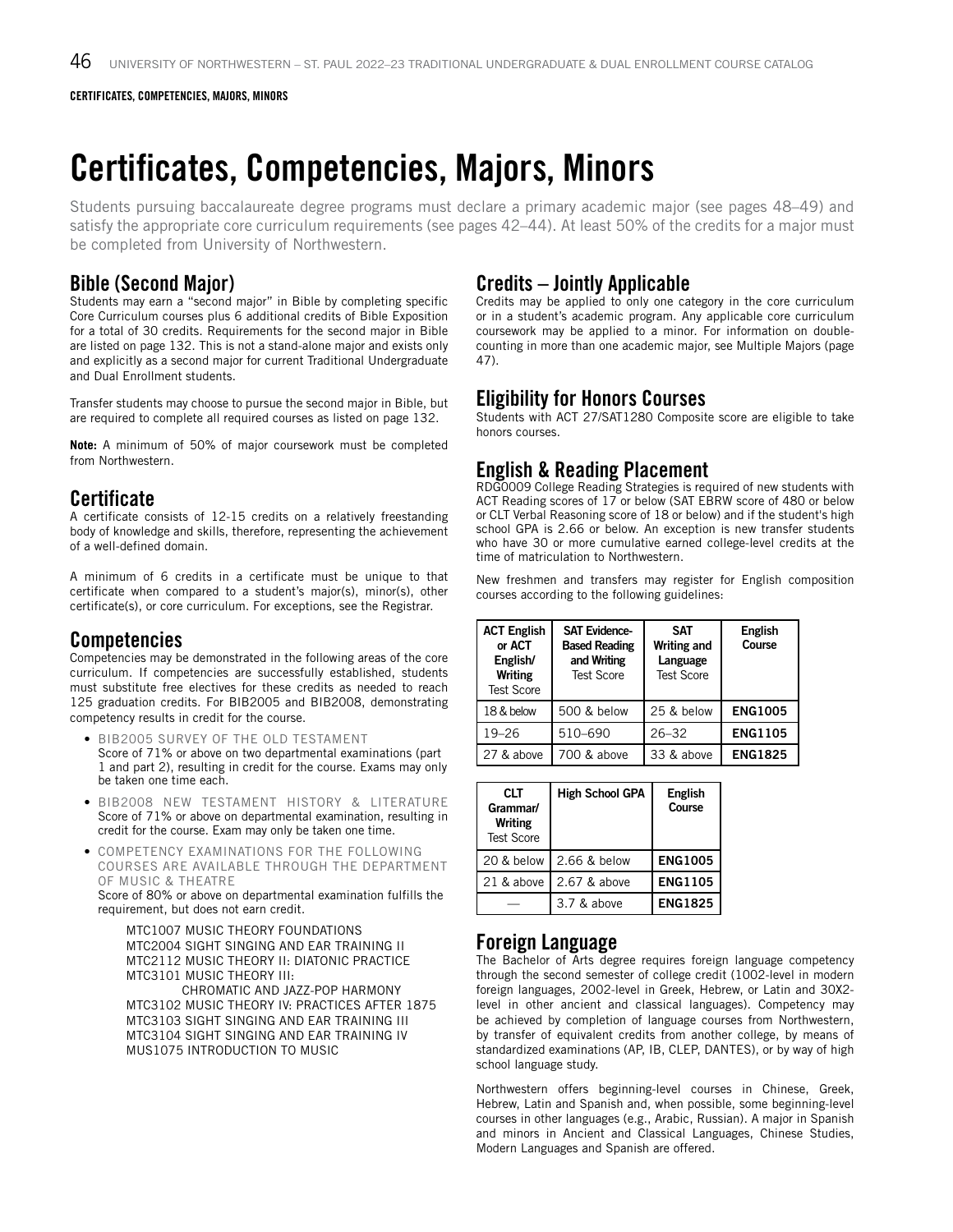#### CERTIFICATES, COMPETENCIES, MAJORS, MINORS

Transfer credit may be in these languages or in other recognized foreign languages. In this regard, American Sign Language is considered as an approved foreign language.

Northwestern accepts credits awarded for Minnesota Bilingual and Multilingual Seals and World Language Proficiency Certificates.

- Students must request the credits upon UNW enrollment and within three academic years of graduation from high school.
- Credit for SPA1001 and SPA1002 will be awarded to those who earn the World Language Proficiency Certificate in Spanish. These students qualify to enroll in SPA2101.
- Students who earn the Gold or Platinum Seal in Spanish will earn credit for SPA1001 and SPA1002, plus 4 (Gold) or 8 (Platinum) elective credits. These students qualify to enroll in SPA2101.
- Students who earn the Gold or Platinum Seal in Spanish may take the UNW Spanish Placement Exam to have their elective credits count toward SPA2101 and SPA2102.
- For other languages, including those not offered at UNW (e.g., Hmong), credits earned through a Gold or Platinum Seal or World Language Proficiency Certificate would be awarded on a similar basis: plus 4 (Gold) or 8 (Platinum) elective credits.
- To learn details about Minnesota Bilingual and Multilingual Seals and World Language Proficiency Certificates, see the Minnesota Department of Education's FAQ Bilingual or Multilingual SEAL and World Language Certificates found on https://education. mn.gov/MDE/dse/stds/world/.

Completion of three years of one foreign language during high school establishes 1002-level foreign language proficiency, subject to minimum grade standards (i.e., B- average or higher). If competency is demonstrated by high school language study, credits are not awarded, but the student is allowed an equal number of additional elective credits.

Students for whom English is a second language will meet the B.A. foreign language requirement by achieving a minimum grade of Cin ENG1105/1825, ENG2205/2825, and SPE1075/1825. Students who wish to have their English language learning recognized as a second language will submit their request through a Non-Native Speakers of English Verification form to be verified by the ESL Education Coordinator.

SPECIFIC PROGRAM REQUIREMENTS ARE GIVEN ON PAGES 55–143.

#### Mathematics Placement

Students will register for the mathematics course most appropriate for their respective major(s) (see below listing of majors). Students who do not meet the recommended or required ACT mathematics score are encouraged to seek guidance from their academic advisor.

**Accounting, Business Administration, Finance, Global Business, Cybersecurity & Information Systems, Marketing:** MAT1035 Business Mathematics. Students with ACT mathematics score of 28 or above [SAT mathematics score of 650 or above] may take MAT2121 Calculus and Analytical Geometry I in place of MAT1035.

#### **Biology:** MAT2055 or higher

**Communication Studies and Public Relations Majors**: MAT2055: minimum ACT mathematics score of 18 [SAT mathematics score of 470] or PSY3208: prerequisite of ACT mathematics score of 18 or above (SAT mathematics score of 470 or above) or passing grade in MAT0008

**Biochemistry, Computer Science, Mathematics, and Mathematics Education:** MAT2121: prerequisite of B- or better in MAT1126 or ACT mathematics score of 26 or above (SAT mathematics score of 610 or above) or achieve passing score on mathematics placement exam

**Criminal Justice and Psychology:** PSY3208: prerequisite of PSY2108 and ACT mathematics score of 18 or above (SAT mathematics score of 470 or above) or passing grade in MAT0008

**Early Childhood Education and Elementary Education:** MAT1006: minimum ACT mathematics score of 18 [SAT mathematics score of 470] or successful completion of MAT0008

**Engineering:** MAT2121: prerequisite of B- or better in MAT1126 or ACT mathematics score of 26 or above (SAT mathematics score of 610 or above) or achieve passing score on mathematics placement exam. If MAT2121 has been fulfilled, then MAT2122.

**Health Sciences:** MAT2055: minimum ACT mathematics score of 18 [SAT mathematics score of 470]

All other majors: MAT1005 or any other higher-numbered mathematics course(s) which total at least 2 credits and which fulfill the core curriculum outcomes for mathematics. MAT0008 may not be used to satisfy core curriculum mathematics requirement in combination with any other course.

#### Minor and/or Electives

Development of a minor (minimum of 16 credits) allows the student to pursue concentrated study in an area of special interest. The number of credits of core curriculum coursework applied to the minor is not restricted. A minimum of 50% of the credits in a minor must be unique to that minor when compared to a student's major(s) or other minor(s). For exceptions, see the Registrar. A minimum of 50% of the coursework in a minor must be completed from University of Northwestern.

Students who add or change a minor(s) must meet all requirements for the new minor(s) as described in the most recently published catalog at the time the Curriculum Change Request form or the Re-enrollment form is submitted to the Registrar's Office.

Electives are chosen by the student from any course area.

### Multiple Majors

A student may graduate with more than one academic major under the following conditions:

- 1. There must be a minimum of 20 credits unique to each major;
- 2. All prerequisites, supporting courses and departmental requirements for each major must be completed.

### Transitional Admission & Study Strategies

STS0009 Study Strategies is required of all new students admitted into the Transition-to-University Program (see page 13).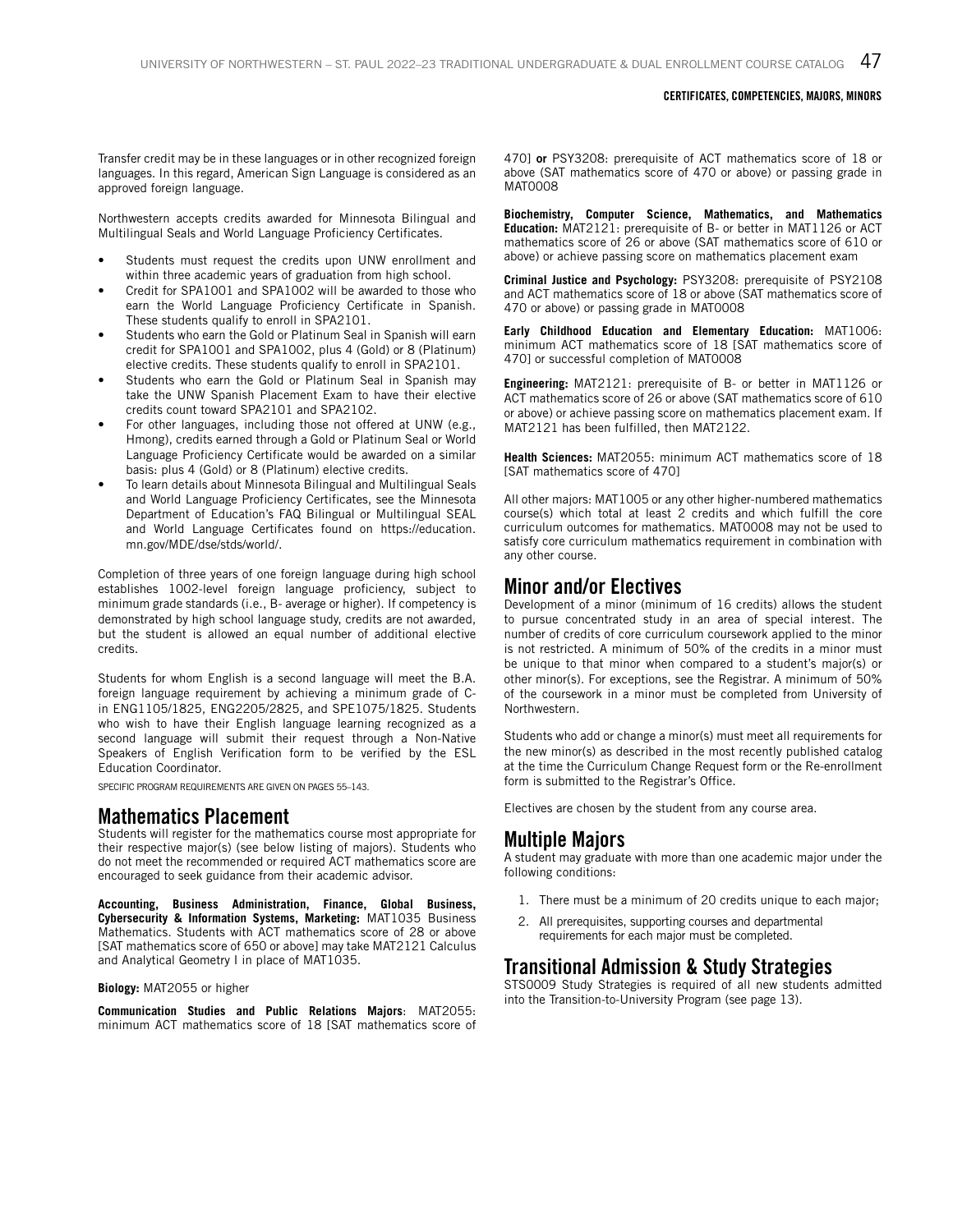### TRADITIONAL UNDERGRADUATE CREDIT REQUIREMENTS

## Traditional Undergraduate Credit Requirements

| <b>BACHELOR'S DEGREES MAJORS</b>                 | <b>CORE</b><br><b>CURRICULUM</b> | <b>MAJOR</b> | <b>ELECTIVES*</b>        | <b>FOREIGN</b><br>LANGUAGE** | <b>TOTAL</b> |
|--------------------------------------------------|----------------------------------|--------------|--------------------------|------------------------------|--------------|
| Accounting##                                     | 57                               | 68-93        | $\qquad \qquad -$        |                              | 125-150      |
| Animation & Illustration                         | 55                               | 50           | 20                       | $\qquad \qquad -$            | 125          |
| Art                                              | 55                               | 43           | 27                       | $\overline{\phantom{0}}$     | 125          |
| Biblical & Theological Studies <sup>#</sup>      | 55                               | 38           | 20                       | 12                           | 125          |
| Biochemistry                                     | 55                               | $49 - 50$    | $20 - 21$                | $\qquad \qquad -$            | 125          |
| Biology##                                        | 55                               | $49 - 58$    | $12 - 21$                | $\overline{\phantom{m}}$     | 125          |
| Business Administration# ##                      | 57                               | $60 - 62$    | $6 - 8$                  | $\overline{\phantom{m}}$     | 125          |
| <b>Communication Arts/Literature Education</b>   | 57                               | $72 - 75$    |                          |                              | 129-132      |
| <b>Communication Studies</b>                     | 57                               | $45 - 50$    | $\qquad \qquad -$        | $\overline{\phantom{m}}$     | 125          |
| <b>Computer Science</b>                          | 55                               | 49           | 21                       |                              | 125          |
| Criminal Justice##                               | 57                               | $47 - 51$    | $17 - 21$                |                              | 125          |
| Cybersecurity & Information Systems##            | 55                               | 50           | 20                       | $\qquad \qquad -$            | 125          |
| Data Analytics                                   | 55                               | 49           | 21                       | $\overline{\phantom{m}}$     | 125          |
| Early Childhood Education                        | 59                               | 71           | $\qquad \qquad -$        | $\qquad \qquad -$            | 130          |
| Elementary Education##                           | 59                               | 68-85        | $\overline{\phantom{0}}$ | $\overline{\phantom{m}}$     | 127-144      |
| Engineering##                                    | 55                               | 80           |                          |                              | 135          |
| English##                                        | 55                               | $50 - 52$    | $18 - 20$                | $0 - 16$                     | 125          |
| English as a Second Language Education           | 57                               | 64           |                          | 8                            | 129          |
| Environmental Science and Business <sup>##</sup> | 55                               | $49 - 52$    | $18 - 21$                | $\qquad \qquad -$            | 125          |
| Finance# ##                                      | 57                               | 60           | 8                        | $\qquad \qquad -$            | 125          |
| Global Business <sup>#</sup>                     | 57                               | $53 - 60$    | $8 - 15$                 | $\overline{\phantom{0}}$     | 125          |
| Graphic Design                                   | 55                               | 50           | 20                       | $\qquad \qquad -$            | 125          |
| <b>Health Sciences</b>                           | 55                               | $46 - 47$    | $23 - 24$                | $\overline{\phantom{m}}$     | 125          |
| History                                          | 55                               | 42           | 28                       |                              | 125          |
| Intercultural Studies# ##                        | 55                               | $41 - 44$    | $26 - 29$                | $\overline{\phantom{m}}$     | 125          |
| <b>Interdisciplinary Studies</b>                 | 55                               | 48           | 22                       |                              | 125          |
| Kinesiology##                                    | 55                               | $37 - 51$    | $19 - 33$                | $\overline{\phantom{m}}$     | 125          |
| Marketing <sup># ##</sup>                        | 57                               | $59 - 62$    | $6 - 9$                  | $\overline{\phantom{m}}$     | 125          |
| Mathematics, Applied                             | 55                               | 49           | 21                       | $\overline{\phantom{0}}$     | 125          |
| <b>Mathematics Education</b>                     | 59                               | 68           |                          |                              | 127          |
| Media Production##                               | 55                               | $46 - 48$    | $22 - 24$                | $\qquad \qquad -$            | 125          |
| Ministry# ##                                     | 55                               | 44           | 26                       |                              | 125          |
| Music, Composition (B.Mus.)                      | 55                               | 64-70        | $0 - 6$                  | $\overline{\phantom{a}}$     | 125          |
| Music                                            | 55                               | $39 - 45$    | $25 - 31$                | $\qquad \qquad -$            | 125          |
| Music Education (B.M.E.)##                       | 57                               | 87-97        | $\overline{\phantom{0}}$ |                              | 144-154      |
| Music-Music Ministry Emphasis                    | 55                               | $42 - 47$    | $23 - 28$                | $\overline{\phantom{m}}$     | 125          |
| Music Performance (B.Mus.)##                     | 55                               | 64-70        | $0 - 6$                  | $\qquad \qquad -$            | 125          |
| Nonprofit Leadership#                            | 55                               | $46 - 50$    | $20 - 24$                |                              | 125          |
| Nursing                                          | 55                               | 75           | -                        |                              | 130          |
| Pastoral Ministry#                               | 55                               | 50           | 20                       |                              | 125          |
| Philosophy                                       | 55                               | 32           | 30                       | 8                            | 125          |
| <b>Physical Education</b>                        | 59                               | 70           | $\qquad \qquad -$        | $\qquad \qquad -$            | 129          |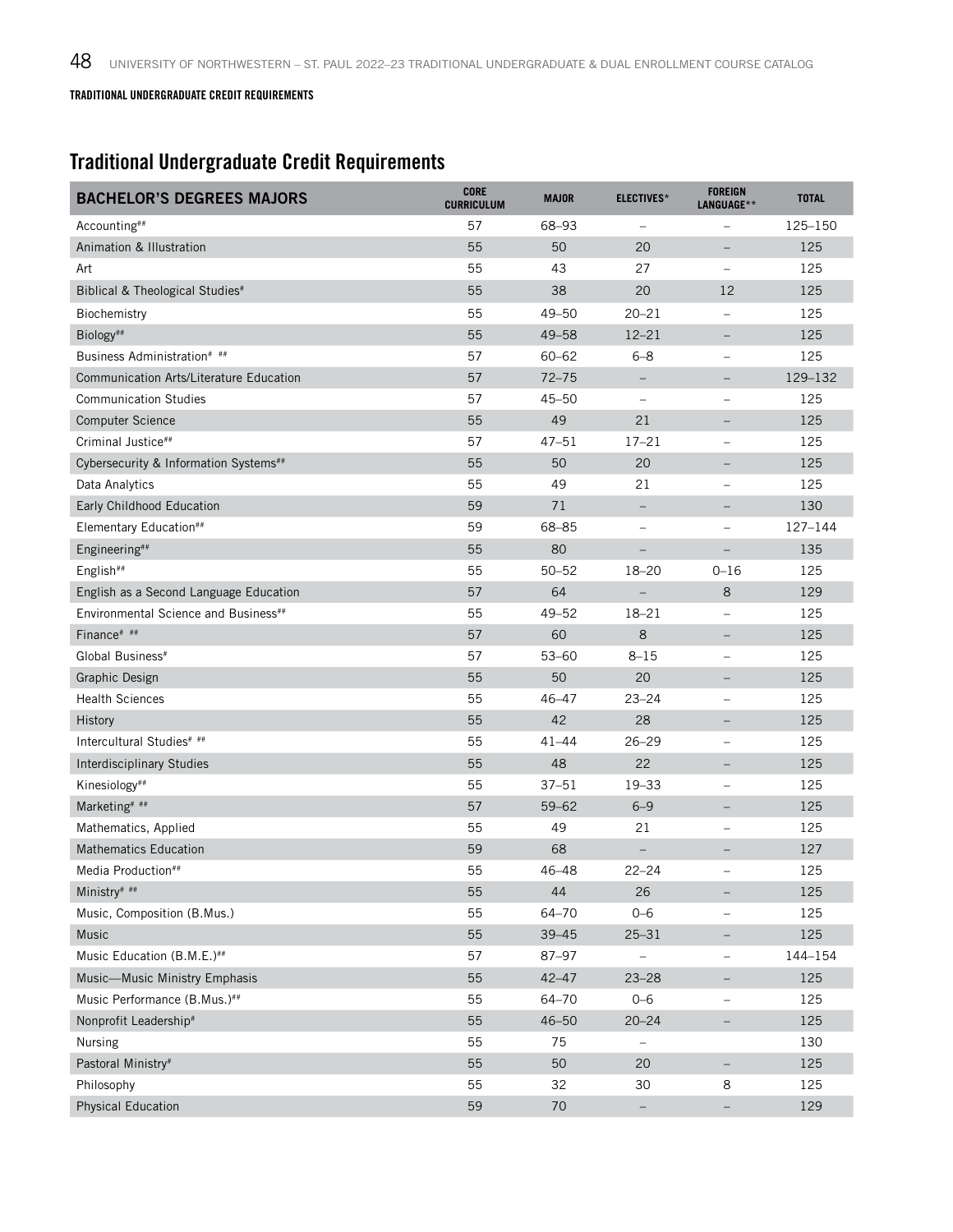### Traditional Undergraduate Credit Requirements (continued)

| <b>BACHELOR'S DEGREES MAJORS</b>       | <b>CORE</b><br><b>CURRICULUM</b> | <b>MAJOR</b>    | <b>ELECTIVES*</b>      | <b>FOREIGN</b><br>LANGUAGE**      | <b>TOTAL</b> |
|----------------------------------------|----------------------------------|-----------------|------------------------|-----------------------------------|--------------|
| <b>Physical Education &amp; Health</b> | 59                               | 89              |                        |                                   | 148          |
| Politics, History, and Economics       | 55                               | 50              | 20                     |                                   | 125          |
| Psychology##                           | 55                               | 44              | 26                     |                                   | 125          |
| <b>Public Relations</b>                | 57                               | $48 - 53$       | $15 - 20$              |                                   | 125          |
| Social Studies Education               | 57                               | 76              |                        |                                   | 133          |
| Spanish##                              | 55                               | $34 - 36$       | $34 - 36$              |                                   | 125          |
| Spanish Education##                    | 57                               | 78              |                        |                                   | 135          |
| Theatre**                              | 55                               | 50              | 20                     |                                   | 125          |
| Visual Arts Education                  | 57                               | 74              |                        |                                   | 131          |
| Youth Studies# ##                      | 55                               | $46 - 48$       | $22 - 24$              | $\overline{\phantom{0}}$          | 125          |
| <b>ASSOCIATE DEGREES</b>               | <b>CORE</b><br><b>CURRICULUM</b> | <b>MAJOR</b>    | <b>ELECTIVES</b>       | <b>FOREIGN</b><br><b>LANGUAGE</b> | <b>TOTAL</b> |
| Associate of Arts & Bible              | 51                               |                 | 9                      |                                   | 60           |
| Associate of Arts in Liberal Studies   | 35                               | 15 <sup>1</sup> | 10                     |                                   | 60           |
| Associate in Applied Science & Bible   | 30 <sup>2</sup>                  | 30              | $\qquad \qquad \qquad$ |                                   | 60           |
| <b>CERTIFICATE PROGRAMS</b>            | <b>CORE</b><br><b>CURRICULUM</b> | <b>MAJOR</b>    | <b>ELECTIVES</b>       | <b>FOREIGN</b><br><b>LANGUAGE</b> | <b>TOTAL</b> |
| <b>Bible</b>                           | 30 <sup>3</sup>                  |                 |                        |                                   | 30           |

1. PROGRAM IS STRUCTURED TO PROVIDE A CONCENTRATION, NOT A MAJOR.<br>2. FOR A.A.S.B. CORE CURRICULUM DISTRIBUTION REQUIREMENTS, SEE SPECIFIC PROGRAM REQUIREMENTS.<br>3. COMPETENCY IN READING AND COMPOSITION MUST BE DEMONSTRATED.

\* ELECTIVES MAY INCREASE DUE TO ADJUSTMENTS FOR PROPORTIONAL CORE CURRICULUM REQUIREMENT # ACCELERATED/DUAL DEGREE PROGRAM AVAILABLE

## CONCENTRATIONS, EMPHASES, SPECIALIZATIONS, TRACKS, OR LICENSURE ENDORSEMENTS AVAILABLE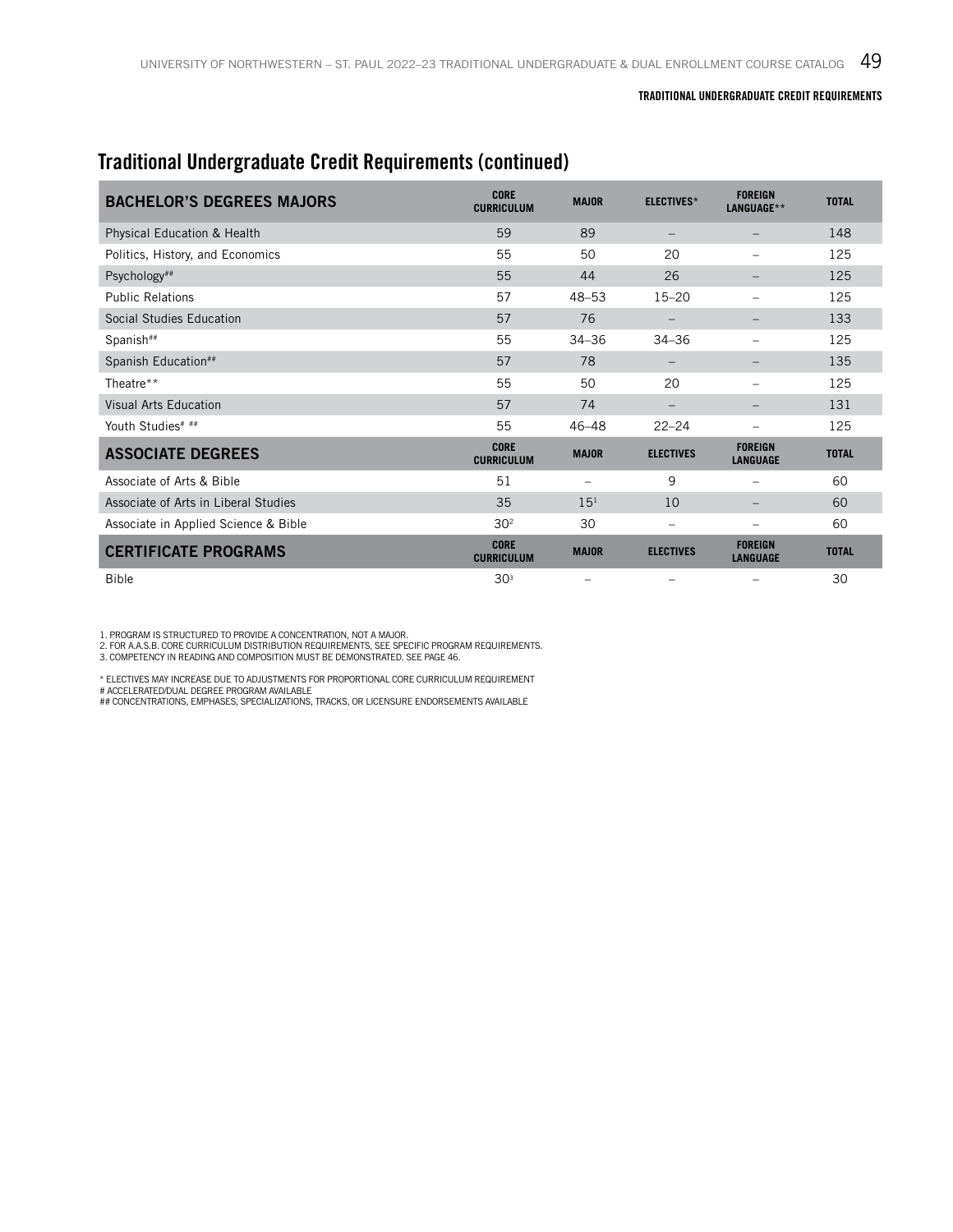ACADEMIC PROGRAM SUMMARY

## Academic Program Summary

**Major. . page #**

### Bachelor's Degree Programs

| Mathematics Education 120                 |  |
|-------------------------------------------|--|
|                                           |  |
| Ministry* ** 137–138                      |  |
|                                           |  |
|                                           |  |
| Music Education (B.M.E.)** 74–75, 121–122 |  |
|                                           |  |
|                                           |  |
|                                           |  |
|                                           |  |
| Pastoral Ministry* 140                    |  |
|                                           |  |
| Physical Education  123                   |  |
| Physical Education and Health  123        |  |
| Politics, History, and Economics  68      |  |
|                                           |  |
|                                           |  |
| Social Studies Education  124             |  |
|                                           |  |
| Spanish Education**  125                  |  |
|                                           |  |
|                                           |  |
| Youth Studies* ** 141-142                 |  |

\*Accelerated/Dual Degree Program Available

\*\*Concentrations, Emphases, Specializations, Tracks, or Licensure Endorsements Available

### Associate Degree & Certificate Programs

### **Associate in Applied Science & Bible**

**Note:** All majors include required courses designated as having "written communication emphasis" or "oral communication emphasis." These are identified by the codes "[WCE]" and "[OCE]", respectively, in the list of requirements for each major. Any such course is understood to have the following prerequisites:

- Written communication emphasis ENG2205 Critical Thinking and Writing or ENG2825 Honors Critical Thinking and Writing;
- Oral communication emphasis SPE1075 Public Speaking or SPE1825 Honors Public Speaking. Both designations may apply to the same course.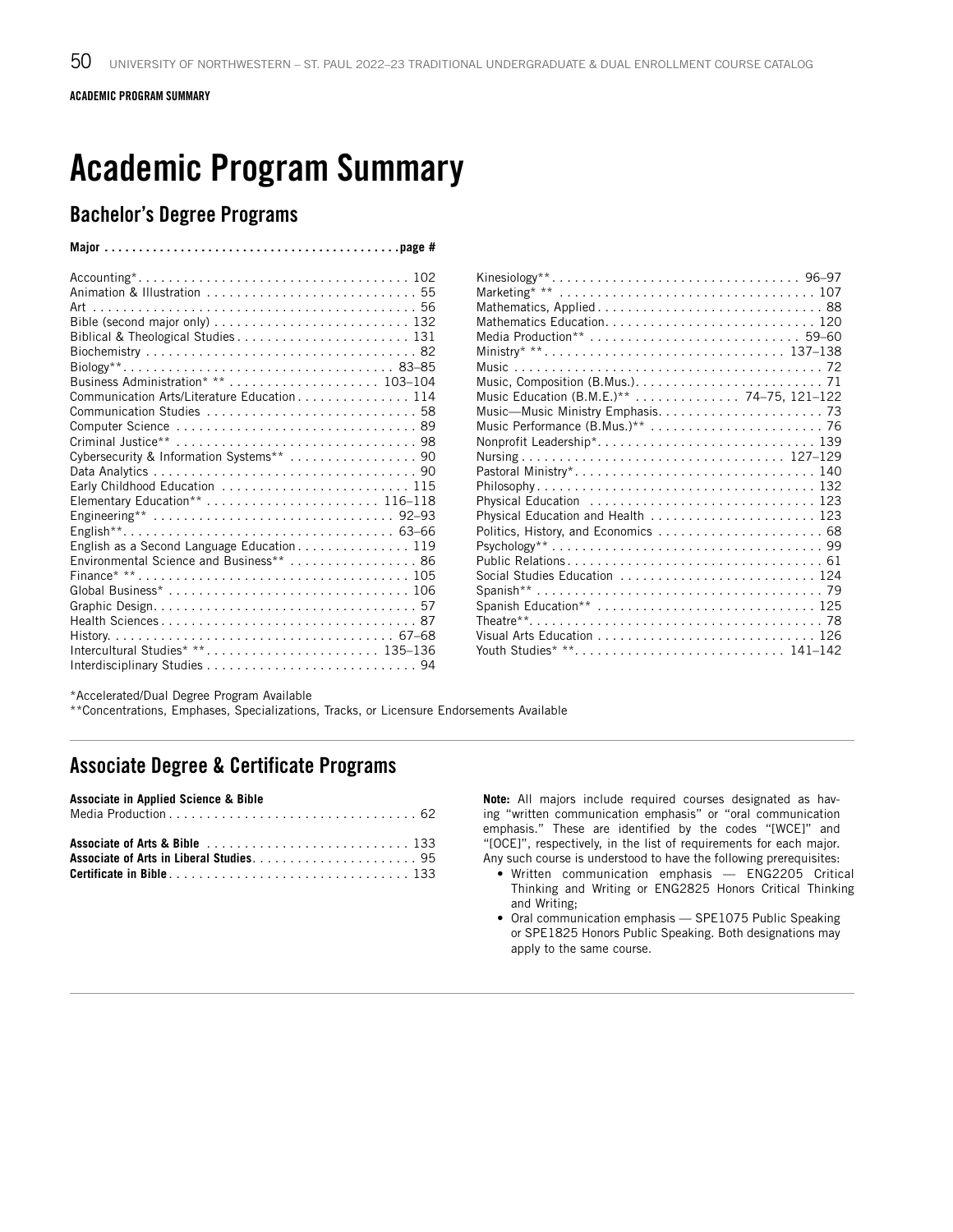#### ACADEMIC PROGRAM SUMMARY

### Minors

| Camp and Conference Center Administration 138                              |
|----------------------------------------------------------------------------|
|                                                                            |
|                                                                            |
| Children and Family Ministry 143                                           |
|                                                                            |
|                                                                            |
|                                                                            |
|                                                                            |
|                                                                            |
|                                                                            |
|                                                                            |
|                                                                            |
|                                                                            |
|                                                                            |
|                                                                            |
|                                                                            |
|                                                                            |
| Health Education $\ldots \ldots \ldots \ldots \ldots \ldots \ldots \ldots$ |
|                                                                            |
|                                                                            |
|                                                                            |
| Intercultural Studies 136                                                  |
|                                                                            |
|                                                                            |
|                                                                            |

| Teaching English to Speakers of Other Languages 80 |
|----------------------------------------------------|
|                                                    |
|                                                    |
|                                                    |

## Study Abroad and Off-Campus Programs

See pages 9, 19–20, 37–38, 212–214.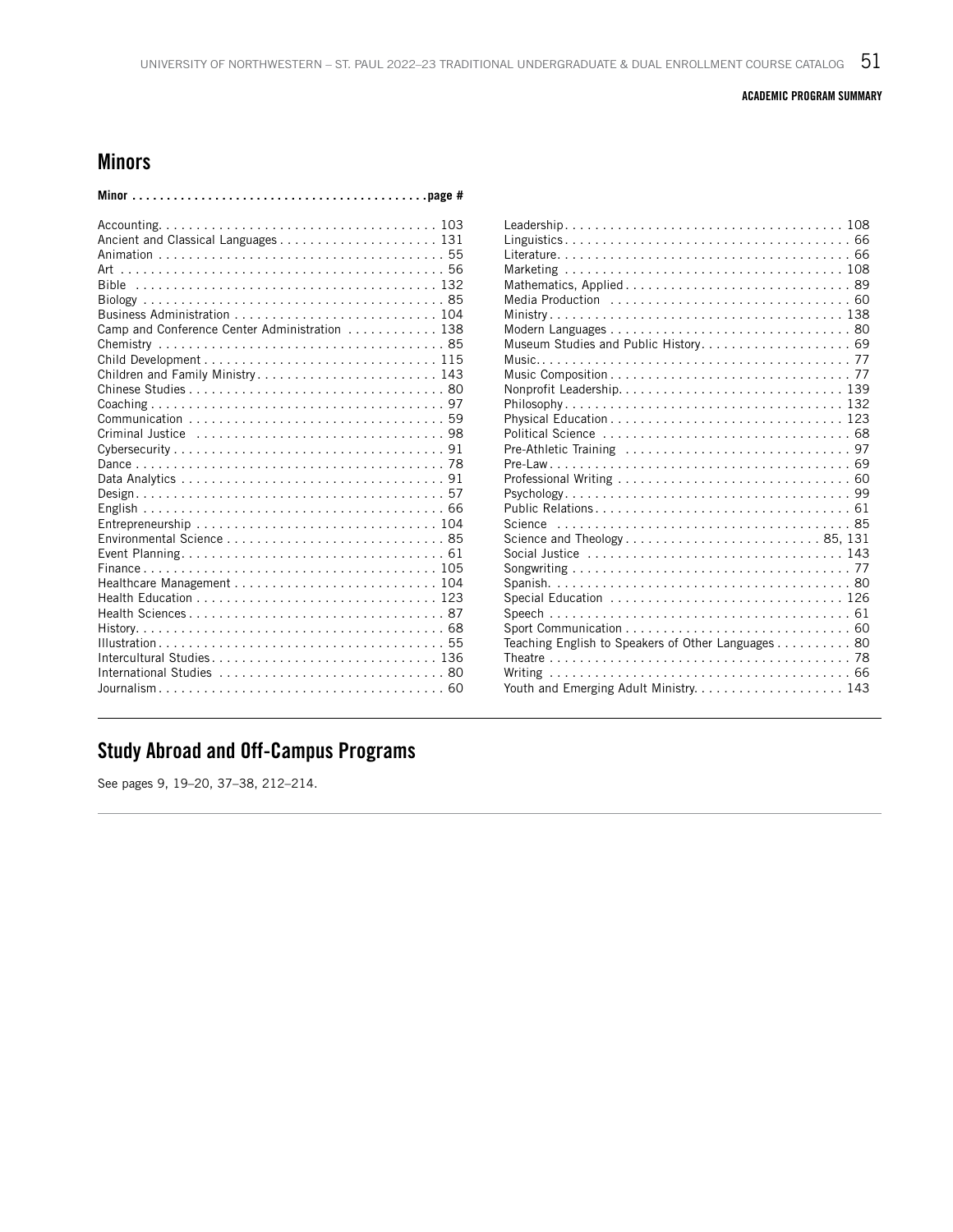### **ACADEMIC COLLEGES**

# Traditional Undergraduate Academic Colleges

The traditional undergraduate curriculum and faculty of University of Northwestern are divided into three Colleges.

## College of Arts & Humanities

| Dean: Kirk D. Moss, Ph.D.              |
|----------------------------------------|
| <b>Chair: John A. Printy, MFA</b>      |
| <b>Chair:</b> Mark H. Seignious, M.A.  |
| <b>Chair:</b> Steve P. Harthorn, Ph.D. |
| <b>Chair:</b> Matthew L. Miller, Ph.D. |
| <b>Chair:</b> Kirk D. Moss, Ph.D.      |
| Chair: Matthew L. Miller, Ph.D.        |